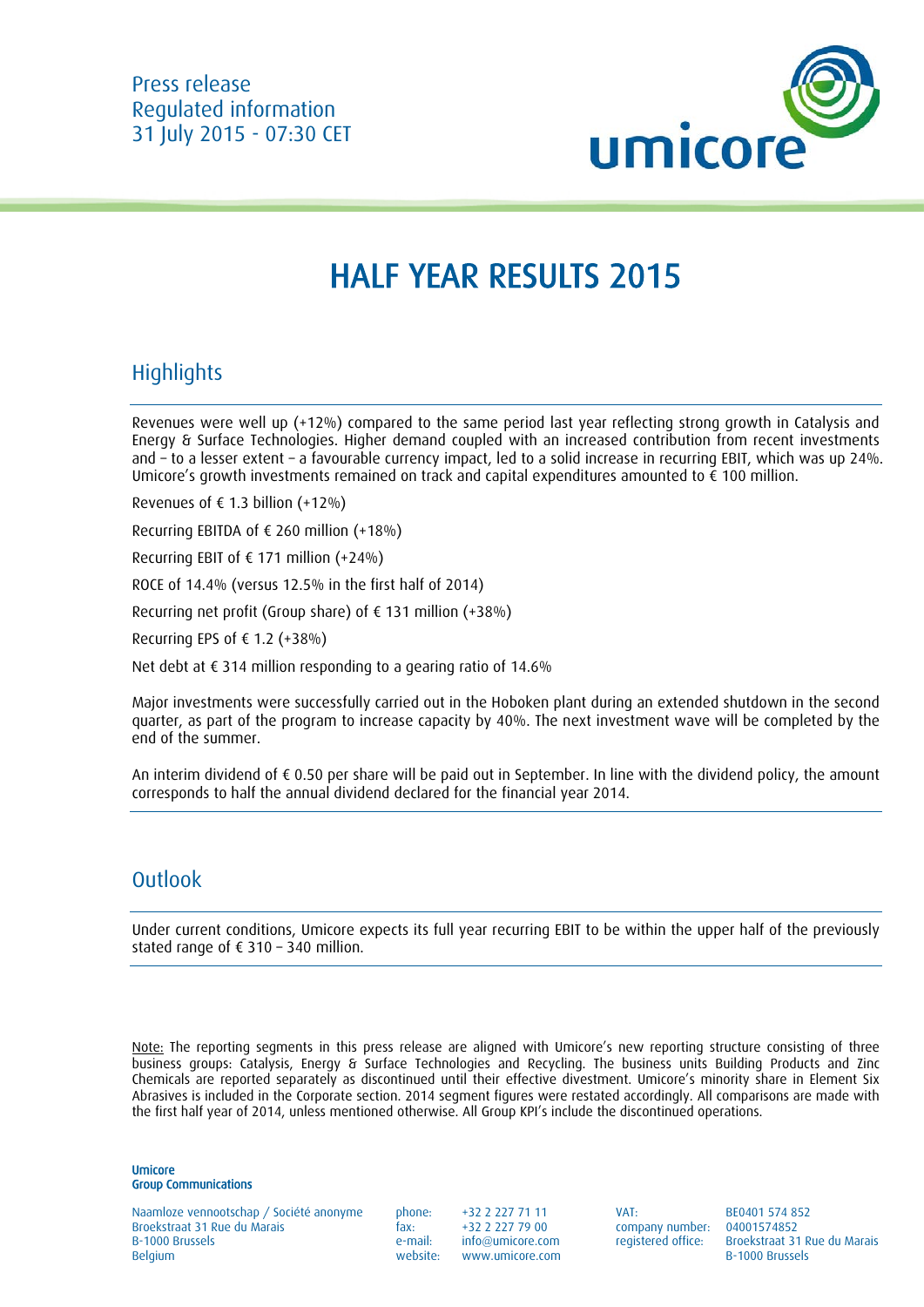

| <b>Key figures</b>                                                                                                                                                                                                                    | H1                                                     | H <sub>2</sub>                                        | <b>H1</b>                                             |
|---------------------------------------------------------------------------------------------------------------------------------------------------------------------------------------------------------------------------------------|--------------------------------------------------------|-------------------------------------------------------|-------------------------------------------------------|
| (in million $\xi$ )                                                                                                                                                                                                                   | 2014                                                   | 2014                                                  | 2015                                                  |
| Turnover                                                                                                                                                                                                                              | 4,355.4                                                | 4,473.1                                               | 5,441.5                                               |
| Revenues (excluding metal)                                                                                                                                                                                                            | 1,207.2                                                | 1,173.4                                               | 1,348.9                                               |
| Recurring EBITDA                                                                                                                                                                                                                      | 221.2                                                  | 221.0                                                 | 260.0                                                 |
| Recurring EBIT                                                                                                                                                                                                                        | 138.3                                                  | 135.3                                                 | 171.1                                                 |
| of which associates                                                                                                                                                                                                                   | 13.3                                                   | 15.1                                                  | 8.7                                                   |
| Non-recurring EBIT                                                                                                                                                                                                                    | (9.4)                                                  | (12.2)                                                | (29.8)                                                |
| IAS 39 effect on EBIT                                                                                                                                                                                                                 | (3.6)                                                  | 0.9                                                   | (3.4)                                                 |
| <b>Total EBIT</b>                                                                                                                                                                                                                     | 125.3                                                  | 124.0                                                 | 137.9                                                 |
| Recurring EBIT margin                                                                                                                                                                                                                 | 10.4%                                                  | 10.2%                                                 | 12.0%                                                 |
| Average weighted net interest rate                                                                                                                                                                                                    | 1.26%                                                  | 1.86%                                                 | 1.56%                                                 |
| Effective recurring tax rate                                                                                                                                                                                                          | 22.23%                                                 | 21.39%                                                | 23.81%                                                |
| Recurring net profit, Group share                                                                                                                                                                                                     | 94.8                                                   | 98.3                                                  | 130.6                                                 |
| Net profit, Group share                                                                                                                                                                                                               | 81.5                                                   | 89.1                                                  | 90.1                                                  |
| R&D expenditure                                                                                                                                                                                                                       | 73.9                                                   | 69.5                                                  | 73.0                                                  |
| Capital expenditure                                                                                                                                                                                                                   | 72.2                                                   | 130.2                                                 | 99.9                                                  |
| Net cash flow before financing<br>Total assets, end of period<br>Group shareholders' equity, end of period<br>Consolidated net financial debt<br>end of period<br>Gearing ratio, end of period<br>Average net debt / recurring EBITDA | 118.6<br>3,658.6<br>1,661.8<br>202.4<br>10.6%<br>47.2% | 21.3<br>3,851.4<br>1,704.6<br>298.3<br>14.6%<br>56.6% | 44.3<br>4,152.4<br>1,790.2<br>314.2<br>14.6%<br>58.9% |
| Capital employed, end of period                                                                                                                                                                                                       | 2,195.8                                                | 2,335.3                                               | 2,429.6                                               |
| Capital employed, average                                                                                                                                                                                                             | 2,214.7                                                | 2,265.5                                               | 2,382.4                                               |
| Return on Capital Employed (ROCE)                                                                                                                                                                                                     | 12.5%                                                  | 11.9%                                                 | 14.4%                                                 |
| Workforce, end of period                                                                                                                                                                                                              | 14,210                                                 | 14,074                                                | 14,101                                                |
| of which associates                                                                                                                                                                                                                   | 3,890                                                  | 3,706                                                 | 3,709                                                 |
| Accident frequency rate                                                                                                                                                                                                               | 2.29                                                   | 1.77                                                  | 2.92                                                  |
| Accident severity rate                                                                                                                                                                                                                | 1.78                                                   | 0.08                                                  | 0.08                                                  |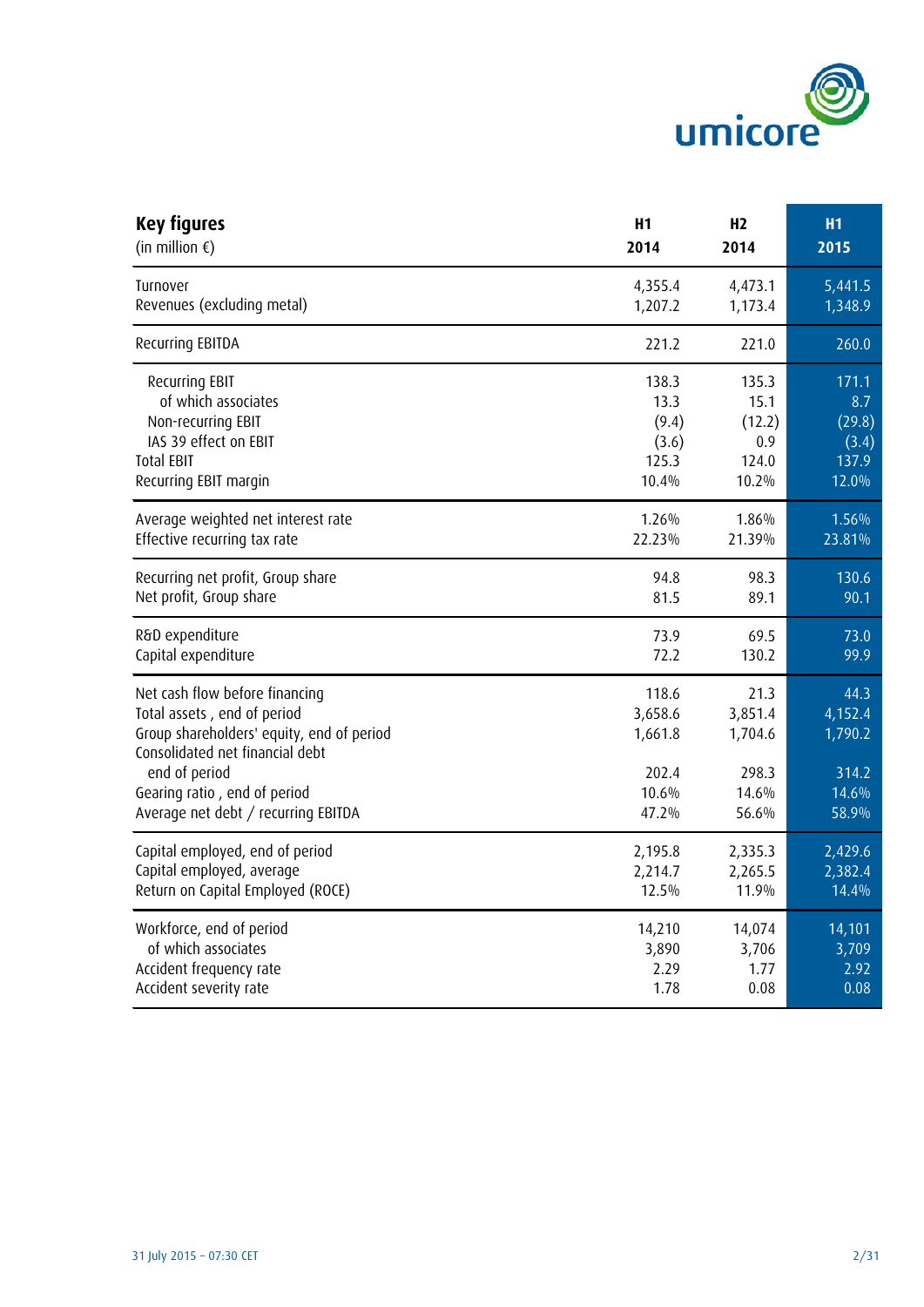

| Key figures per share                                    | H <sub>1</sub>             | H <sub>2</sub>             | <b>H1</b>                  |
|----------------------------------------------------------|----------------------------|----------------------------|----------------------------|
| $(in \in / \text{share})$                                | 2014                       | 2014                       | 2015                       |
| Total number of issued shares, end of period             | 120,000,000                | 112,000,000                | 112,000,000                |
| of which shares outstanding                              | 108,557,698                | 108,085,728                | 108,960,216                |
| of which treasury shares                                 | 11,442,302                 | 3,914,272                  | 3,039,784                  |
| Average number of shares outstanding<br>basic<br>diluted | 109,224,562<br>109,643,150 | 106,944,319<br>107,334,060 | 108,530,176<br>109,099,959 |
| Recurring EPS                                            | 0.87                       | 0.92                       | 1.20                       |
| <b>Basic EPS</b>                                         | 0.75                       | 0.83                       | 0.83                       |
| Diluted EPS                                              | 0.74                       | 0.83                       | 0.83                       |
| Dividend <sup>*</sup>                                    | 0.50                       | 0.50                       | 0.50                       |
| Net cash flow before financing, basic                    | 1.09                       | 0.20                       | 0.41                       |
| Total assets, end of period                              | 33.70                      | 35.63                      | 38.11                      |
| Group shareholders' equity, end of period                | 15.31                      | 15.77                      | 16.43                      |

\* Interim dividend for H1 and difference with full year dividend for H2.



## **Segment split**



CA = Catalysis, E&ST = Energy & Surface Technologies, RE = Recycling Corporate and discontinued not included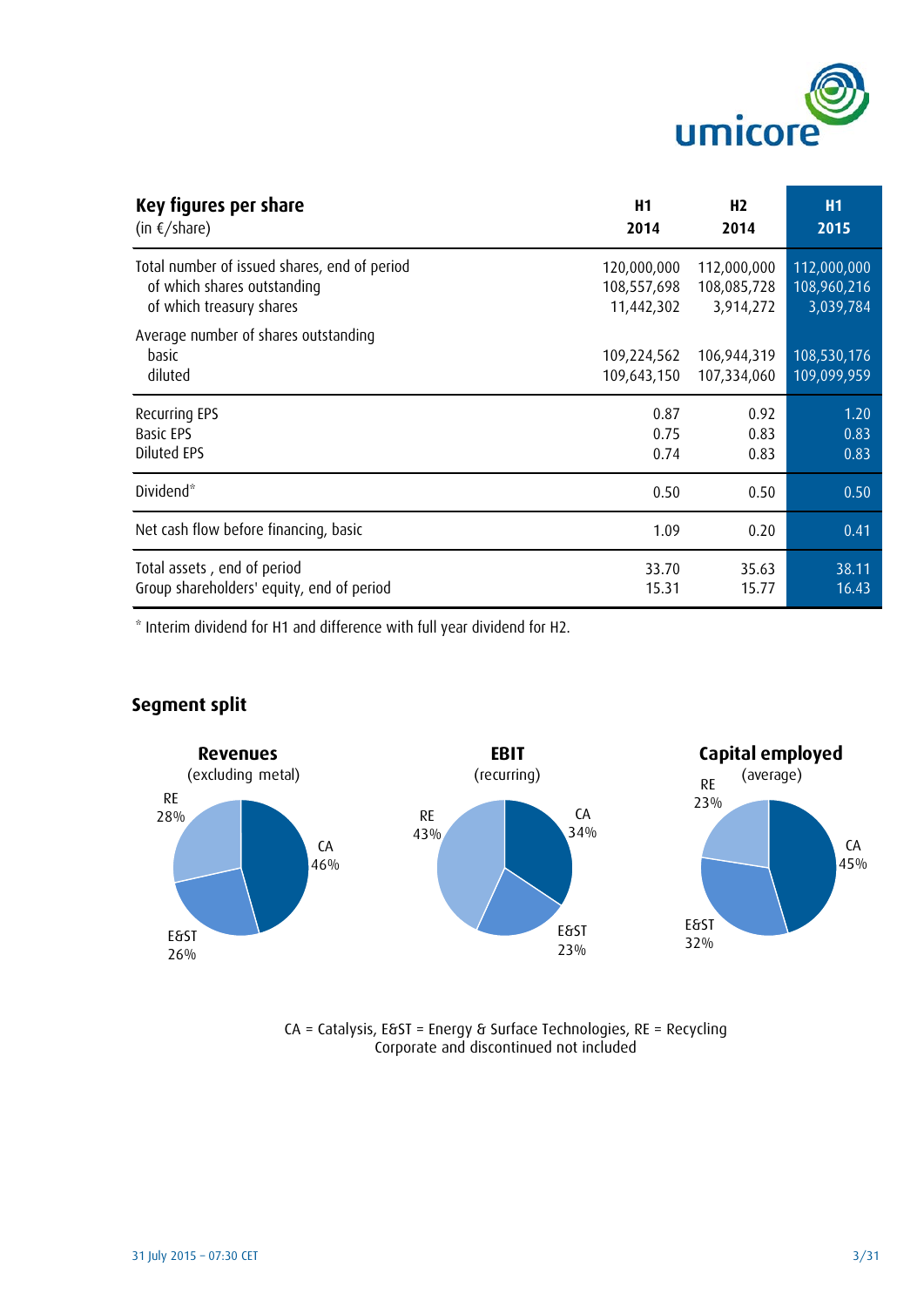

## CATALYSIS

| Catalysis key figures             | H1      | H <sub>2</sub> | <b>H1</b> |
|-----------------------------------|---------|----------------|-----------|
| (in million $\epsilon$ )          | 2014    | 2014           | 2015      |
| Total turnover                    | 1,080.1 | 1,101.2        | 1,403.7   |
| Total revenues (excluding metal)  | 467.1   | 450.0          | 549.0     |
| Recurring EBITDA                  | 63.0    | 61.9           | 85.0      |
| <b>Recurring EBIT</b>             | 41.4    | 41.1           | 61.2      |
| of which associates               | 3.0     | 4.0            | 5.0       |
| <b>Total EBIT</b>                 | 40.5    | 39.4           | 55.8      |
| Recurring EBIT margin             | 8.2%    | 8.3%           | 10.2%     |
| R&D expenditure                   | 42.5    | 40.6           | 45.6      |
| Capital expenditure               | 24.5    | 35.2           | 33.4      |
| Capital employed, end of period   | 792.3   | 851.4          | 949.4     |
| Capital employed, average         | 800.9   | 821.8          | 900.4     |
| Return on Capital Employed (ROCE) | 10.3%   | 10.0%          | 13.6%     |
| Workforce, end of period          | 2,391   | 2,457          | 2,528     |
| of which associates               | 167     | 167            | 166       |

## Overview and outlook

Catalysis revenues and recurring EBIT were up 18% and 48% respectively reflecting strong underlying demand in both Automotive Catalysts and Precious Metals Chemistry.

The strong demand levels and supportive mix observed in the first half of the year for both light duty and heavy duty catalysts are expected to continue in the second half. Depreciation charges and start-up costs will increase in the second half as new capacity comes on stream in Europe.

## H1 2015 Business Review

Revenues and earnings for Automotive Catalysts showed significant growth year on year, driven by higher sales of catalysts for passenger cars and the ramp-up of heavy duty diesel catalyst production in Europe and Asia. In addition the product mix in light duty applications was more supportive.

The global passenger car market grew moderately at 0.8%: production growth in China (+6.5%), North America (+2%) and India (+6.7%) was largely offset by a further decline in Japan and South America. Umicore's volumes and revenues were well up and continued to accelerate after a strong start to the year. Umicore outperformed the market globally and in all regions.

Recovery in the European car market was modest due to stagnating demand in Eastern Europe. However, demand for Umicore's catalysts was well up and benefited from the continuing introduction of Euro 6b diesel platforms and the success of new gasoline platforms introduced earlier in the year. Higher volumes, combined with a higher share of diesel in Umicore's product mix, resulted in strong revenue growth. Construction of the facility in Nowa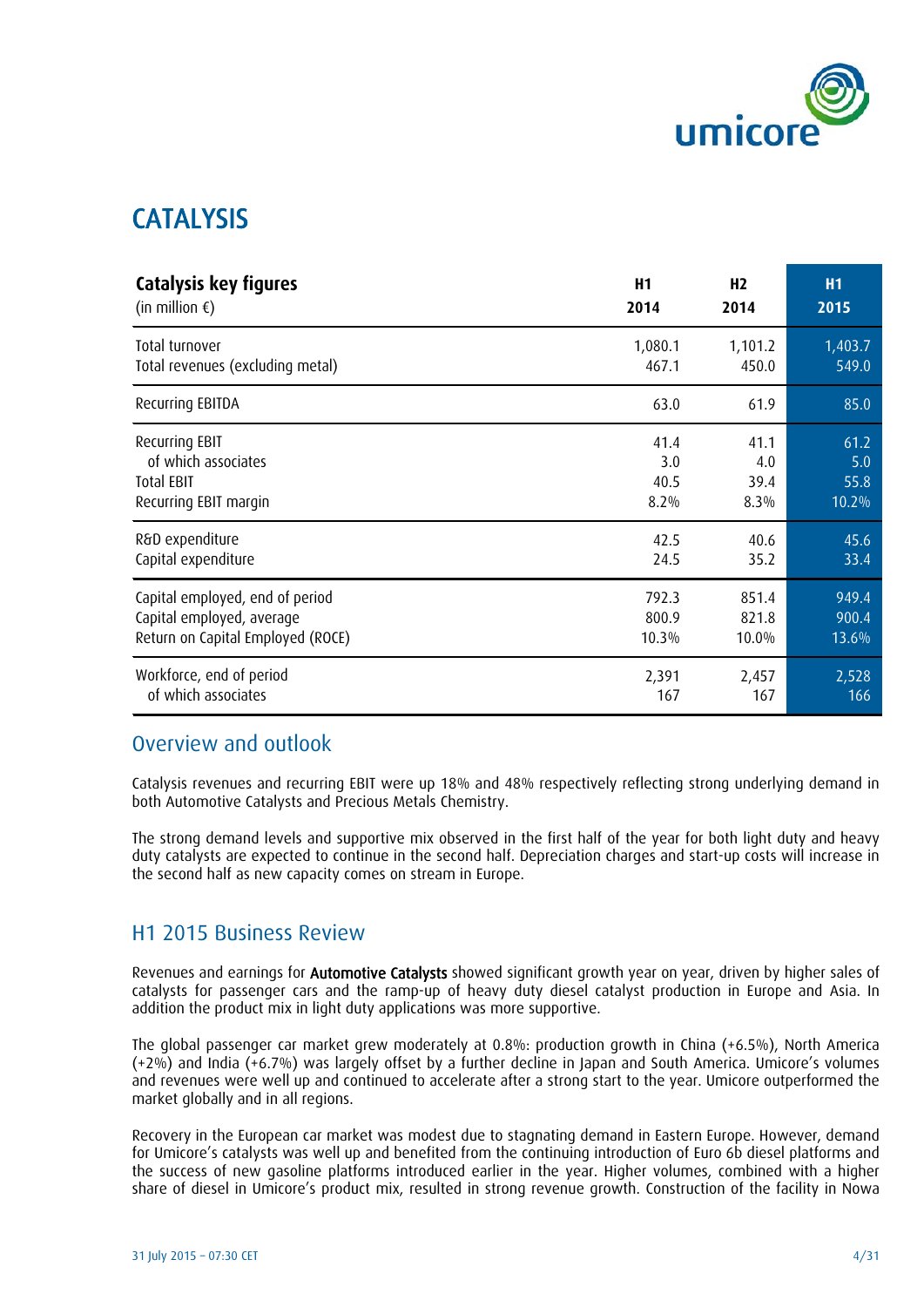

Ruda, Poland, has accelerated and the plant is expected to start operations ahead of schedule, in the last quarter of this year.

The platform mix was also favourable in North America where sales of larger engines, to which Umicore is more exposed, increased as gasoline prices remained low. Revenues were also up in South America despite an ongoing decline of car production. Umicore's growth in that region was mainly driven by the product mix and the introduction of new platforms compliant with PL6 regulations.

Light duty vehicle production continued to expand in China although there was a noticeable slowdown of the growth in the second quarter. Umicore's volumes and revenues stayed ahead of the market growth, supported by the platform mix and a strong exposure to international car manufacturers. A favourable mix also contributed to higher revenues in South Korea, where the car market is beginning to show signs of recovery. The construction of Ordeg's new technology development centre is progressing well and the facility will be operational by the end of this year. Construction of the Hemaraj plant in Thailand for catalysts for light duty vehicles is also under way, with commissioning due in the second half of 2016. In India, production of catalysts for light duty vehicles is ramping up at the Pune plant.

Revenues for Precious Metals Chemistry were well up year on year. This was to a large extent due to higher demand from the automotive industry for precursors used in catalytic applications, particularly in Europe. Sales of APIs (Active Pharmaceutical Ingredients) continued to grow and order levels for organic compounds used in bulk chemicals and life sciences were also up.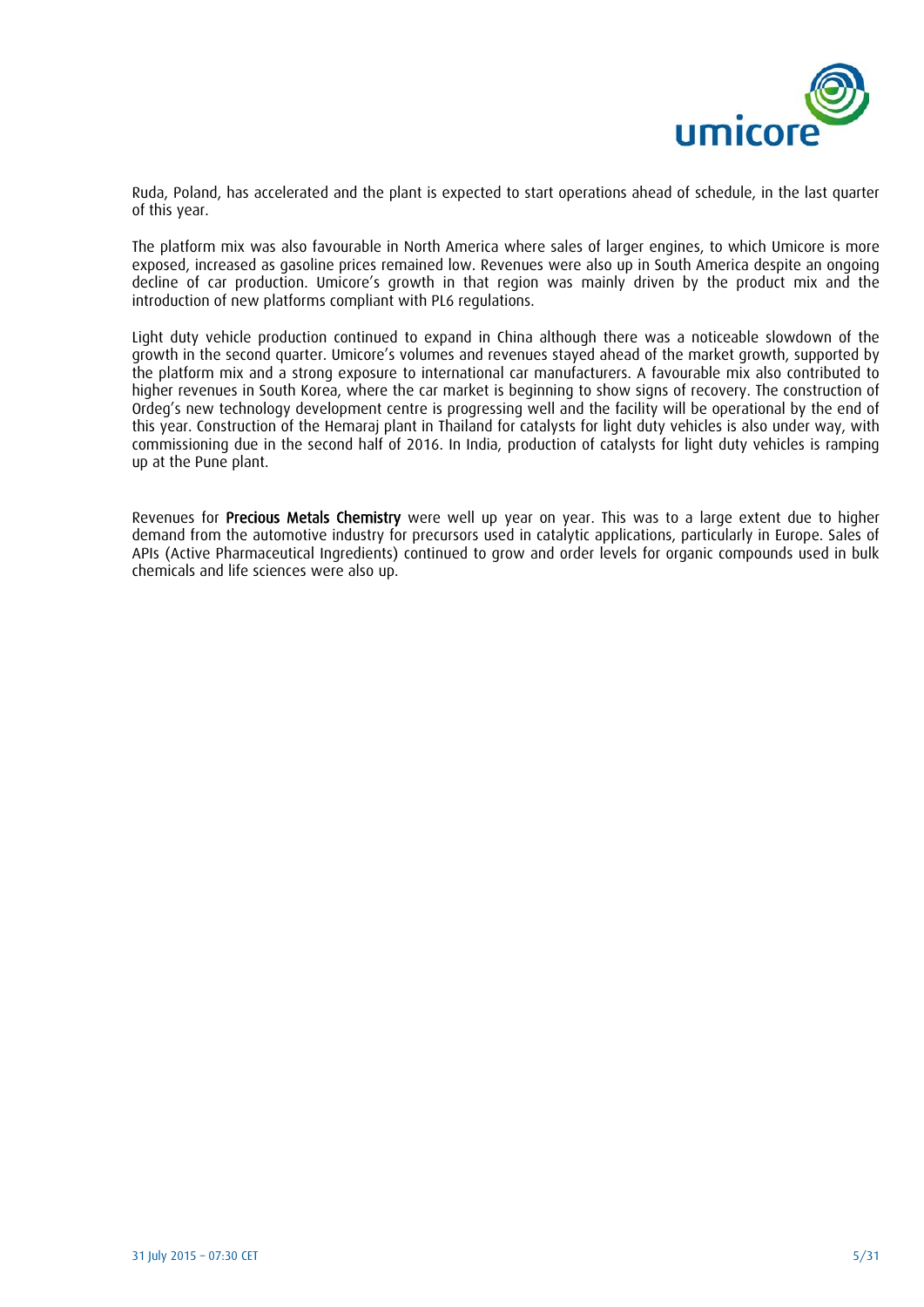

## ENERGY & SURFACE TECHNOLOGIES

| Energy & Surface Technologies key figures | H1    | H <sub>2</sub> | <b>H1</b> |
|-------------------------------------------|-------|----------------|-----------|
| (in million $\epsilon$ )                  | 2014  | 2014           | 2015      |
| Total turnover                            | 591.3 | 600.3          | 756.5     |
| Total revenues (excluding metal)          | 251.4 | 250.4          | 311.2     |
| Recurring EBITDA                          | 44.8  | 45.6           | 60.6      |
| Recurring EBIT                            | 27.4  | 26.7           | 40.0      |
| of which associates                       | 1.9   | 2.8            | (0.6)     |
| <b>Total EBIT</b>                         | 22.8  | 30.5           | 26.5      |
| Recurring EBIT margin                     | 10.1% | 9.6%           | 13.0%     |
| R&D expenditure                           | 10.7  | 9.1            | 10.0      |
| Capital expenditure                       | 13.3  | 33.3           | 18.3      |
| Capital employed, end of period           | 510.8 | 618.7          | 653.9     |
| Capital employed, average                 | 506.8 | 564.8          | 636.3     |
| Return on Capital Employed (ROCE)         | 10.8% | 9.5%           | 12.6%     |
| Workforce, end of period                  | 3,131 | 3,111          | 3,154     |
| of which associates                       | 1,012 | 930            | 912       |

## Overview and outlook

Revenues and recurring EBIT for Energy & Surface Technologies increased by 24% and 46% respectively as a result of volume growth in all business units and the integration of last year's acquisitions in Cobalt & Specialty Materials.

Demand for cathode materials is expected to be strong in the second half with start-up costs and additional depreciation charges being incurred as new capacity gets commissioned. Seasonality effects should be expected in the other businesses although underlying demand remains steady.

### H1 2015 Business Review

Revenues and volumes for Rechargeable Battery Materials were well up compared to the first half of 2014. Following the inventory drawdowns which took place in the first quarter, sales in the second quarter were significantly higher reflecting strong underlying growth.

Global demand for Li-Ion batteries used in high-end portable electronics continued to be supported by the introduction of new devices and additional functionalities per device. The trend to increase the average battery size to respond to a higher energy need per device (larger screens and 4G-connectivity) continued. Umicore's strong position in this market segment is driven by its proprietary High Energy LCO (lithium cobaltite) technology and its broad customer base.

Umicore experienced solid growth in demand for its NMC (nickel manganese cobalt) cathode materials used in automotive applications. The number of electrified car models being introduced continues to grow, a trend which has been particularly notable in China. Umicore is well positioned to benefit from the growing demand globally. In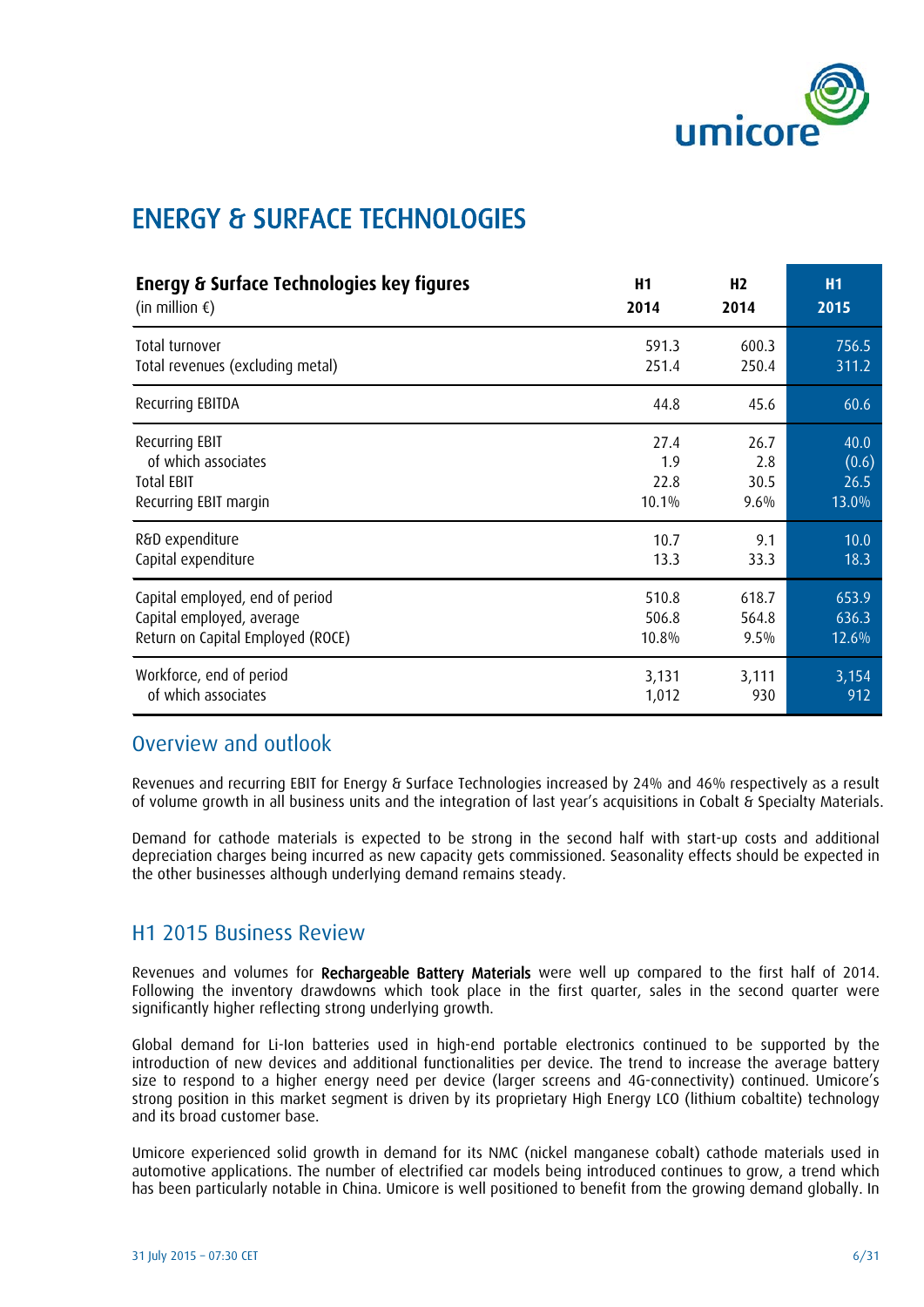

China Umicore has installed sizeable state of the art production capabilities which fulfil local content requirements from automotive companies. Demand for Umicore's NMC materials used in energy storage applications was also up year on year.

Previously announced capacity expansions in South Korea and China will come on stream in Q4 2015. Further expansions, which had been planned for the second half of 2016, will be advanced to cope with growing demand and are now anticipated to come on stream in the first half of 2016.

Revenues for Cobalt & Specialty Materials rose significantly compared to the same period in 2014, benefiting from the successful integration of last year's acquisitions and higher sales volumes in different product groups. These factors also had a positive impact on earnings.

Revenues in ceramics & chemicals reflected the successful integration of the distribution activities in Europe. Higher demand for nickel sulphates used as precursors for cathode materials as well as sustained strong demand for metal carboxylates used in various catalytic applications further added to the positive revenue evolution.

Revenues in the cobalt and nickel refining operations were also up year on year. They were supported by the acquisition of CP Chemicals in the third quarter of 2014 and the solid refining activity levels in Olen, Belgium. The CP Chemicals plant in Ohio recycled its first tonnages of rhenium-containing residues from the aerospace industry at the end of the period.

Revenues and sales volumes for Electroplating increased somewhat year on year, benefiting mainly from higher demand for decorative applications. In that segment, strong demand was recorded for Umicore's anti-tarnish coatings to protect jewellery.

Revenues and earnings for Electro-Optic Materials were up significantly, supported in particular by a higher contribution from the recycling and refining activities and increased sales volumes of high purity chemicals for use in the fibre optics industry. In addition, demand for substrates for space photovoltaic applications was strong, more than compensating for the lower demand for terrestrial CPV (Concentrator Photovoltaics) and LED applications. Growth in the infrared optics activities is being driven by the fast-growing market for higher addedvalue finished optics.

Revenues for Thin Film Products were up reflecting fast-growing demand for Umicore's indium tin oxide rotary targets used in large area display applications, particularly in China. Strong demand from the microelectronics business complemented this positive evolution.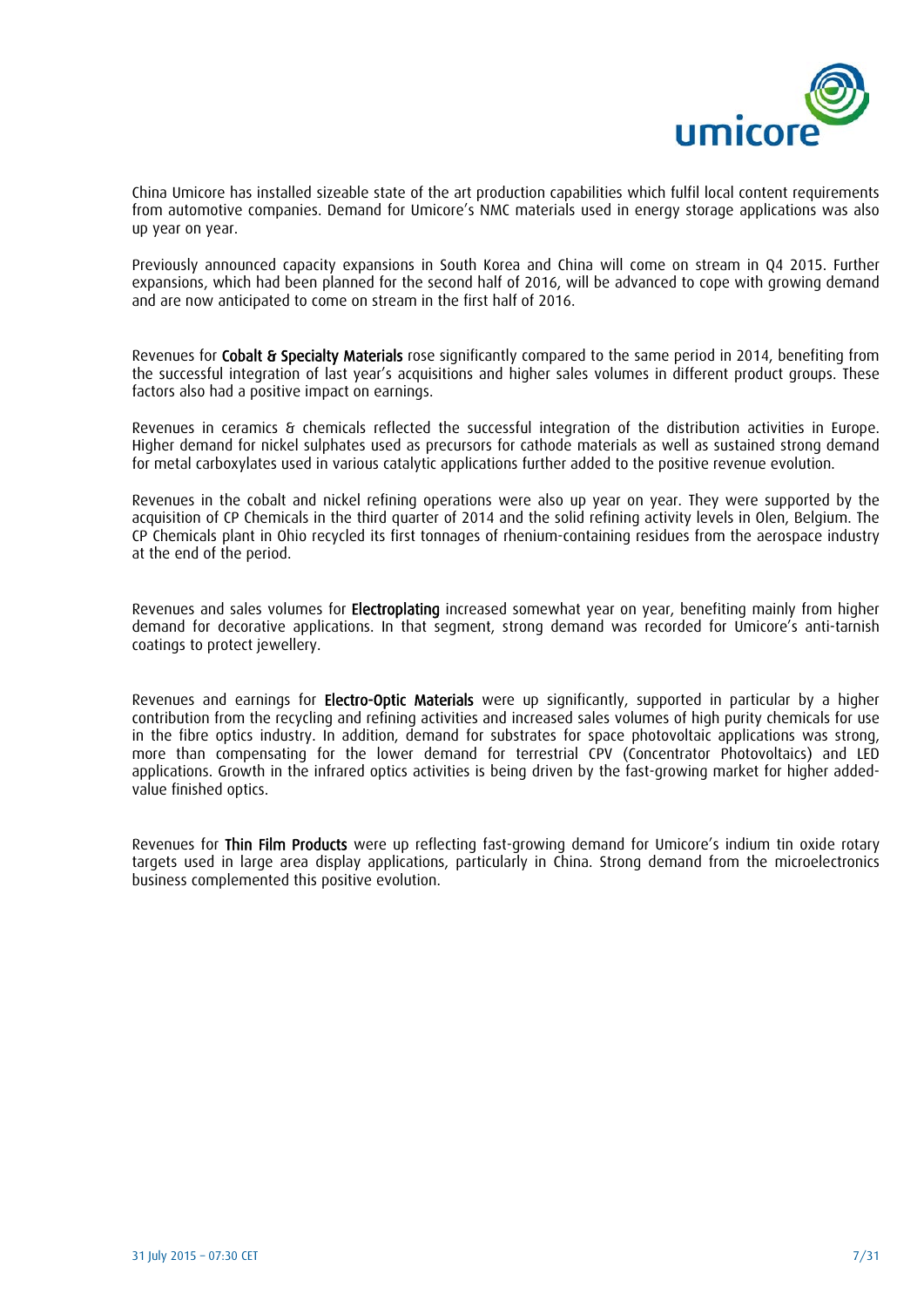

## RECYCLING

| Recycling key figures             | H <sub>1</sub> | H <sub>2</sub> | <b>H1</b> |
|-----------------------------------|----------------|----------------|-----------|
| (in million $\epsilon$ )          | 2014           | 2014           | 2015      |
| Total turnover                    | 2,614.4        | 2,711.7        | 3,301.4   |
| Total revenues (excluding metal)  | 342.5          | 335.8          | 342.9     |
| Recurring EBITDA                  | 102.0          | 106.8          | 106.8     |
| <b>Recurring EBIT</b>             | 72.4           | 76.2           | 77.0      |
| <b>Total EBIT</b>                 | 68.1           | 73.1           | 65.7      |
| Recurring EBIT margin             | 21.1%          | 22.7%          | 22.5%     |
| R&D expenditure                   | 12.8           | 11.6           | 10.3      |
| Capital expenditure               | 21.2           | 42.6           | 31.6      |
| Capital employed, end of period   | 479.2          | 411.7          | 481.7     |
| Capital employed, average         | 499.8          | 445.4          | 446.7     |
| Return on Capital Employed (ROCE) | 29.0%          | 34.2%          | 34.5%     |
| Workforce, end of period          | 3,340          | 3,302          | 3,238     |

### Overview and outlook

Revenues for Recycling were stable reflecting flat revenues in several business units. The recurring EBIT was up by 6%, primarily as a result of a better supply mix in Precious Metals Refining.

Umicore expects that supply conditions will remain broadly similar for the remainder of the year and that the increased throughput rate after the current investment wave in Hoboken will compensate for the lost production days.

### H1 2015 Business Review

Revenues for Precious Metals Refining were flat, even though the extended shutdown in Hoboken resulted in a decrease in processed volumes compared to the same period last year. The impact of the shutdown on revenues was offset by an improvement in the supply mix for both industrial by-products and end-of-life materials. Industrial by-products were richer in PGMs and both segments benefited from higher-grade and more complex materials. This mix effect also had a positive impact on earnings.

Average received precious metal prices were higher year on year. Prices for most specialty metals continued to decline, particularly selenium and tellurium.

The capacity expansion in Hoboken is progressing according to plan. The investments which were carried out during the extended shutdown in the second quarter were successfully completed and the next investment wave should be completed by the end of the summer. From a volume perspective it is anticipated that the plant will be able to make up for both shutdowns in 2015 and that overall volumes of processed materials will be largely similar to those in 2014. Additional investments in auxiliary services are planned in 2016 and are expected to be carried out without any prolonged stoppages of operations.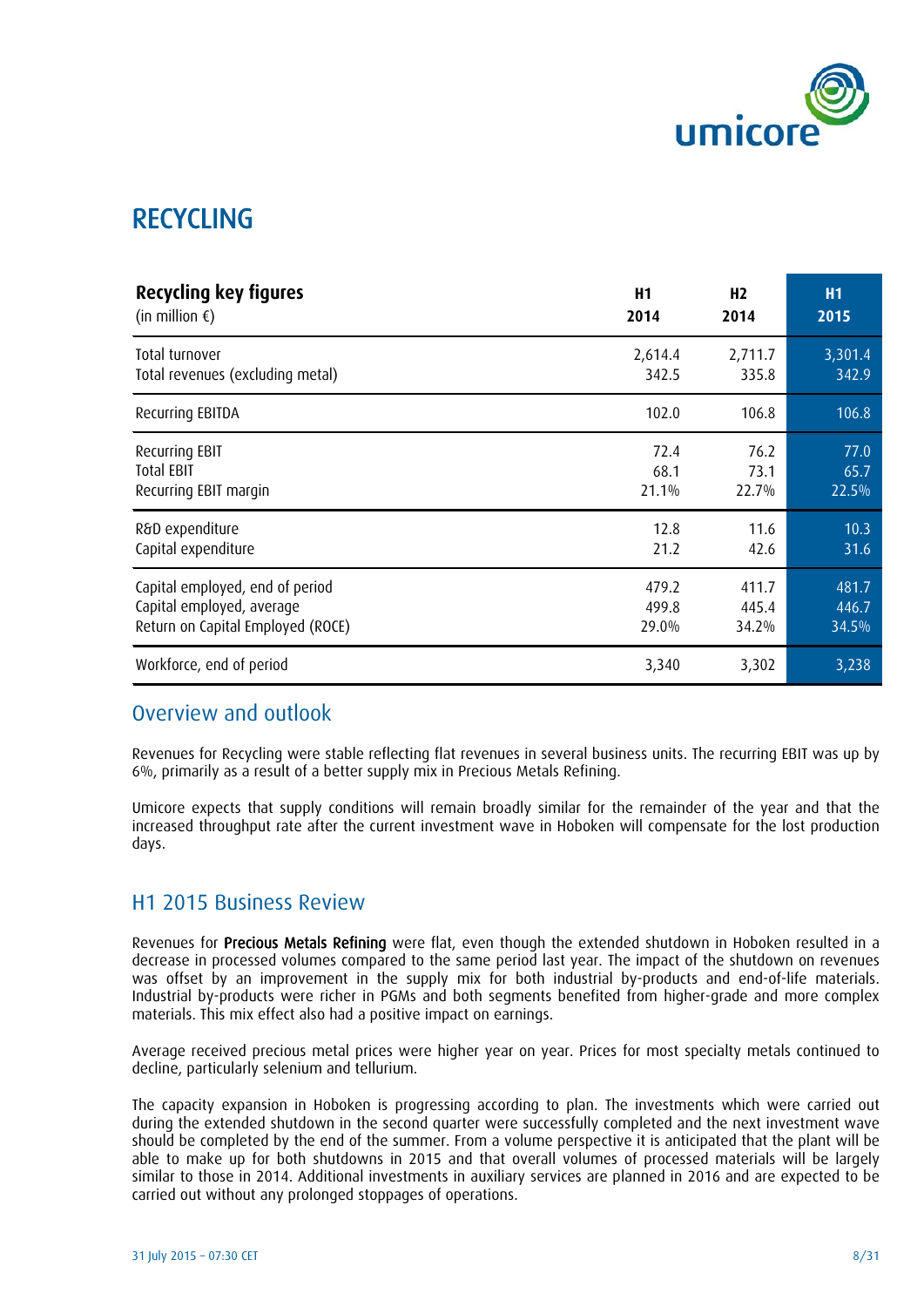

Revenues for Jewellery & Industrial Metals were stable year on year. The refining volumes were up due to good availability of silver and specialty materials residues. In the product businesses the picture was mixed: higher order levels for silver-based products for industrial applications was to a large extent offset by lower demand for lifestyle and investment products. The business unit is further expanding its capacity for silver refining in Bangkok, Thailand, to serve demand from its Asian customer base.

Revenues and sales volumes for Platinum Engineered Materials were stable year on year, while earnings benefited from a somewhat better product mix.

Precious Metals Management recorded higher revenues, driven by stronger demand for precious metals from the automotive industry. The contribution from the trading activities was also higher due to higher volatility in the precious metals markets.

Revenues and earnings for Technical Materials were down year on year as volumes suffered from strong substitution pressure and miniaturization trends in different end-markets. Also the reduced Chinese imports of European-produced equipment for electrical infrastructure had a negative impact on volumes. In response to this evolution, the business unit is taking targeted cost reduction measures.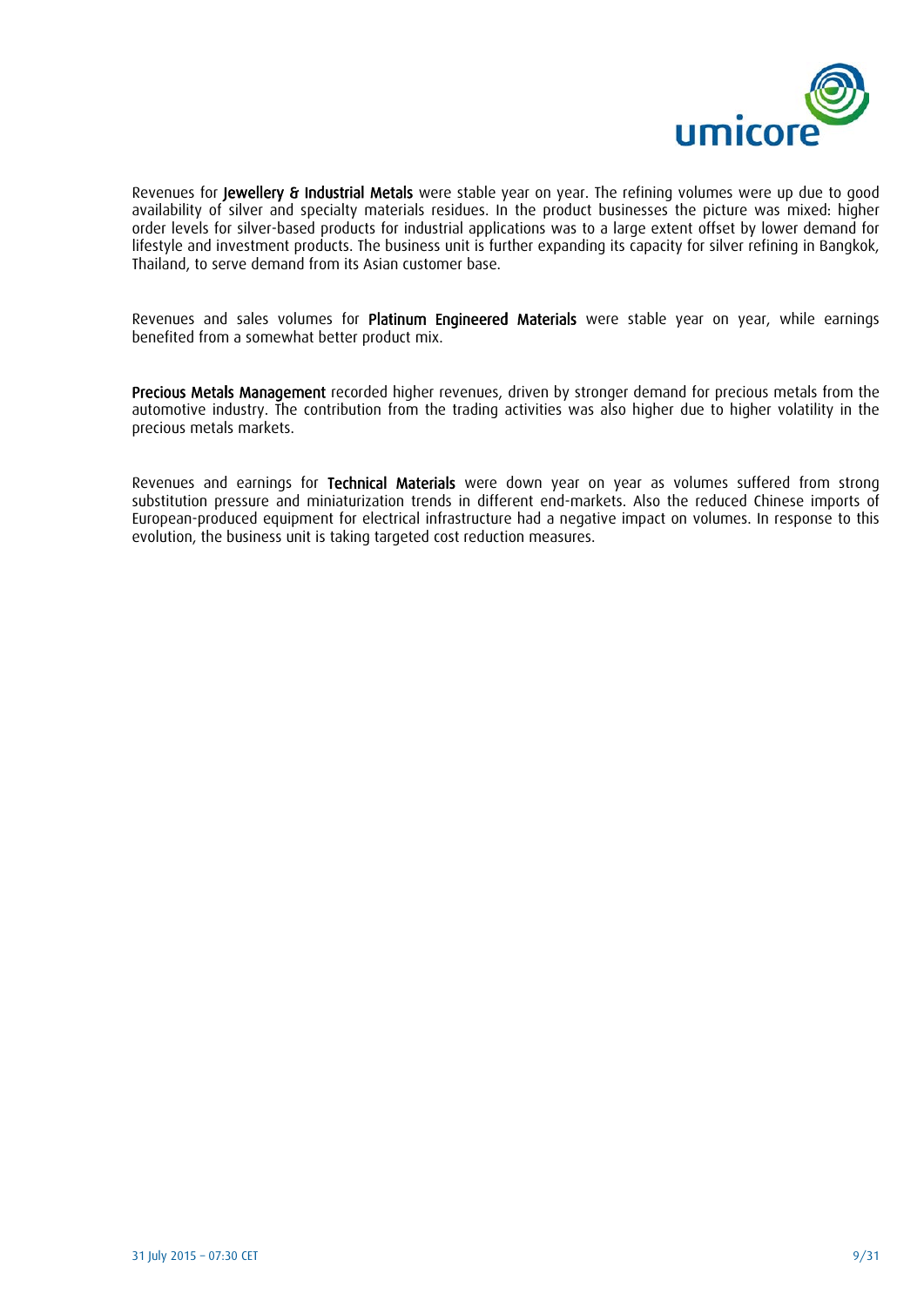

## **CORPORATE**

| Corporate key figures           | H1     | H <sub>2</sub> | <b>H1</b> |
|---------------------------------|--------|----------------|-----------|
| (in million $\epsilon$ )        | 2014   | 2014           | 2015      |
| Recurring EBITDA                | (9.5)  | (9.2)          | (12.4)    |
| Recurring EBIT                  | (15.3) | (15.4)         | (18.6)    |
| of which associates             | 7.2    | 8.2            | 3.2       |
| <b>Total EBIT</b>               | (20.6) | (24.3)         | (18.0)    |
| R&D expenditure                 | 6.3    | 6.4            | 5.4       |
| Capital expenditure             | 4.7    | 6.1            | 4.4       |
| Capital employed, end of period | 158.8  | 189.3          | 161.2     |
| Capital employed, average       | 164.2  | 174.1          | 175.3     |
| Workforce, end of period        | 3,293  | 3,198          | 3,167     |
| of which associates             | 2,193  | 2,108          | 2,110     |

### Corporate Review

Overall corporate costs were lower than in the same period last year.

The earnings contribution from Element Six Abrasives was lower. Trading conditions were challenging and revenues were under severe pressure following the sharp contraction in drilling activity in the oil and gas sector and – to a lesser extent – currency headwinds. Demand from other key market segments continued to develop well. The adverse impact of lower revenues on earnings was partially mitigated by strong cost control as well as targeted restructuring. The previously announced closure of the production facility in Robertsfors, Sweden, is progressing according to plan.

The portfolio realignment process which aims to divest the Zinc Chemicals and Building Products activities and find strategic partnerships in Electro-Optic Materials and Thin Film Products by the end of 2016 is progressing according to plan. As a first step in this process, Umicore is creating separate legal entities for the activities of the four business units (in Belgium and the US).

## Research & development

R&D expenditure in fully consolidated companies including discontinued operations was stable. Expenditure in Recycling was slightly lower as the expansion work in Hoboken moved into a deployment phase. This was compensated by a higher level of R&D in Catalysis. Total expenditure was € 73 million, corresponding to 5.4% of revenues. Capitalized development costs accounted for € 6 million in the total amount.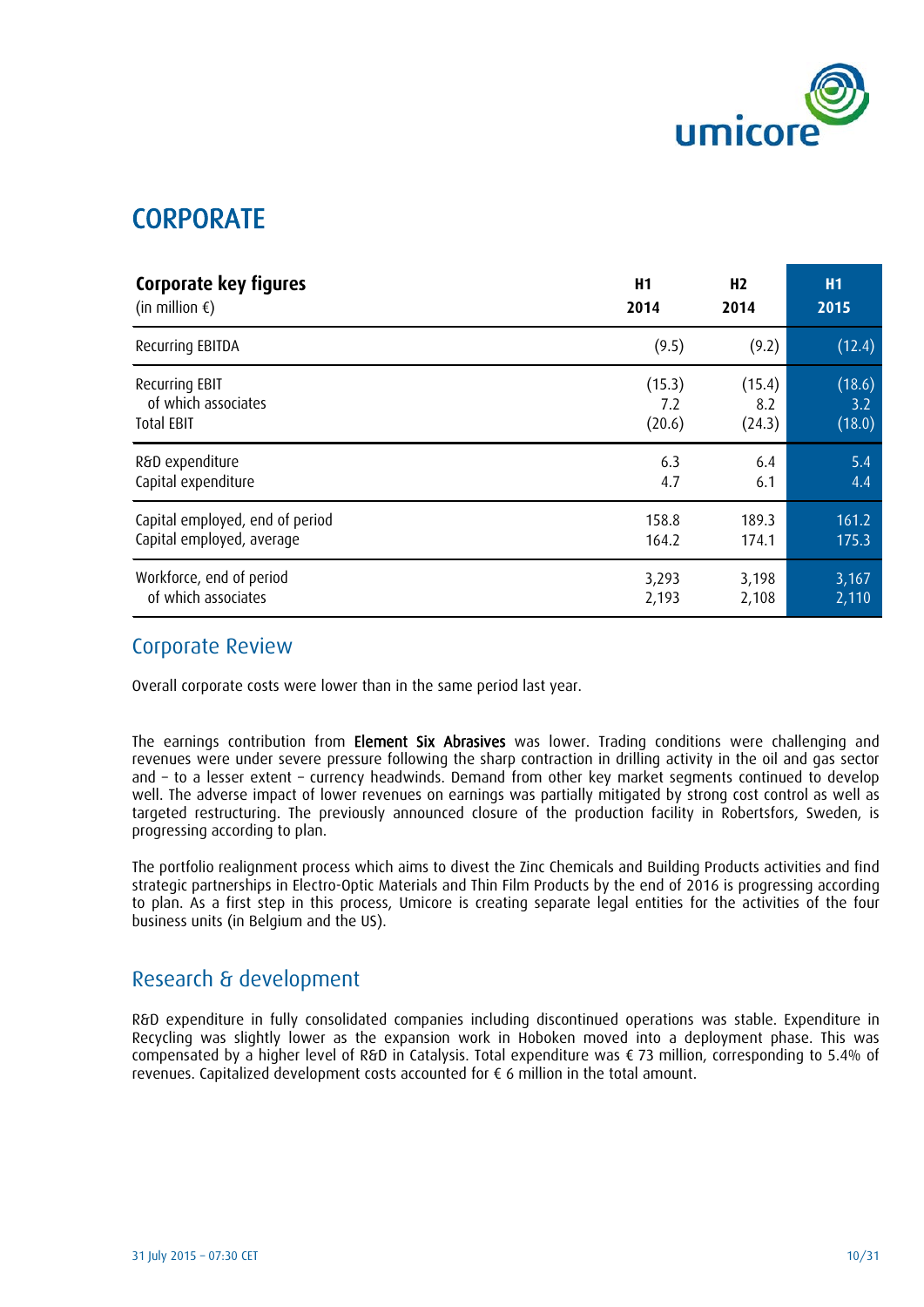

## Social aspects

The total number of employees including in discontinued operations increased slightly from 14,074 at the end of 2014 to 14,101. The number of employees in the fully consolidated companies went up by 24 while number of employees in associated companies increased by 3. Workforce increases in Catalysis and Energy & Surface Technologies were largely offset by a reduction in other areas.

The number of lost time accidents was 26 in the first half of the year compared to 20 in the same period in 2014. This resulted in a frequency rate of 2.92 (compared to 2.29 in 2014) and a severity rate of 0.08 (compared to 1.78 in 2014). The main increase in accidents came in the Precious Metals Refining operations.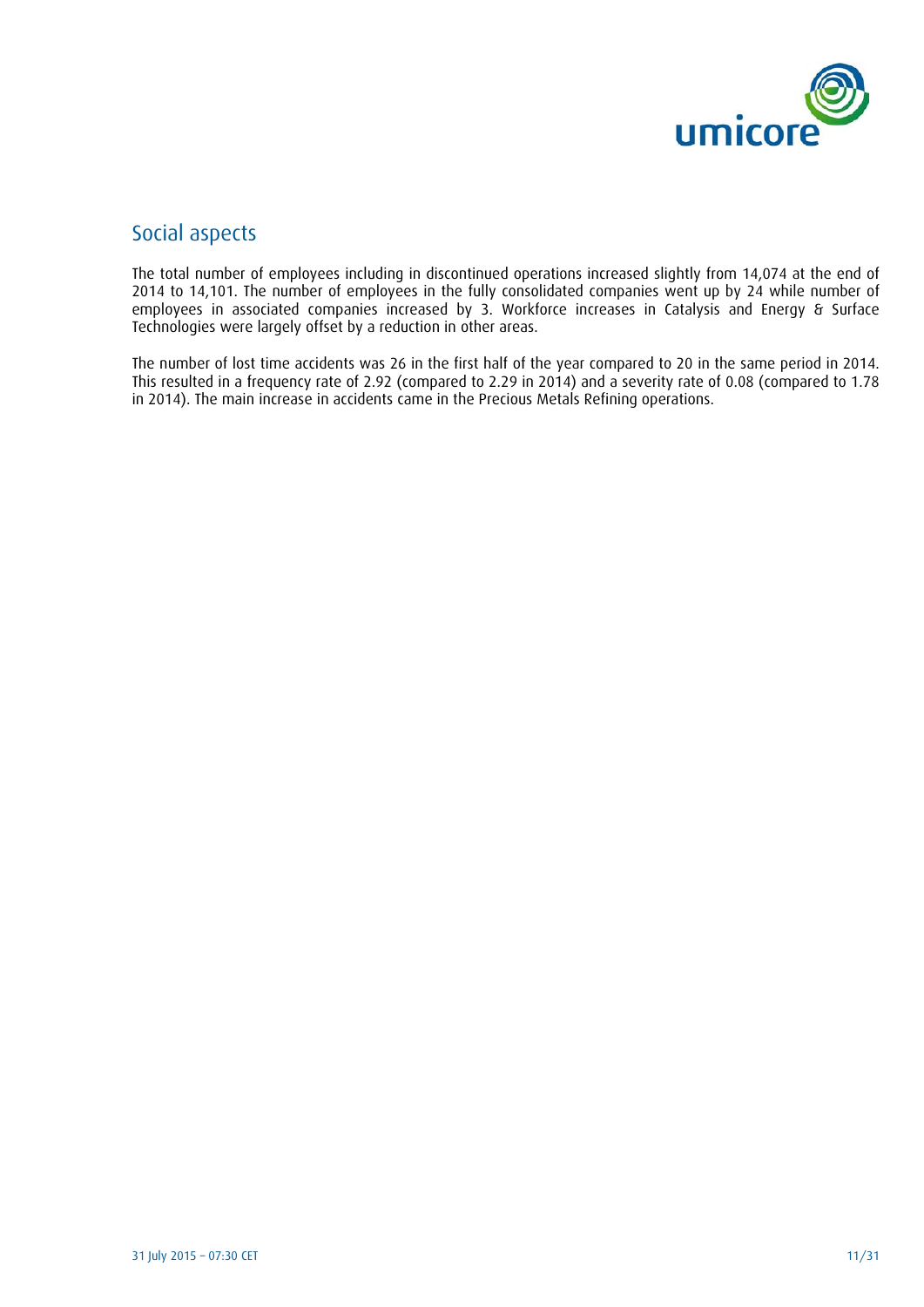

## DISCONTINUED

| <b>Discontinued key figures</b>   | H1    | H <sub>2</sub> | <b>H1</b> |
|-----------------------------------|-------|----------------|-----------|
| (in million $\epsilon$ )          | 2014  | 2014           | 2015      |
| Total turnover                    | 346.5 | 362.4          | 395.2     |
| Total revenues (excluding metal)  | 148.6 | 139.5          | 148.5     |
| Recurring EBITDA                  | 20.9  | 16.0           | 20.1      |
| <b>Recurring EBIT</b>             | 12.4  | 6.7            | 11.5      |
| of which associates               | 1.1   | 0.1            | 1.1       |
| <b>Total EBIT</b>                 | 14.4  | 5.3            | 7.9       |
| Recurring EBIT margin             | 7.6%  | 4.7%           | 7.0%      |
| R&D expenditure                   | 1.6   | 1.8            | 1.8       |
| Capital expenditure               | 8.5   | 12.9           | 12.2      |
| Capital employed, end of period   | 254.7 | 264.2          | 183.4     |
| Capital employed, average         | 242.9 | 259.4          | 223.8     |
| Return on Capital Employed (ROCE) | 10.2% | 5.2%           | 10.3%     |
| Workforce, end of period          | 2,055 | 2,006          | 2,014     |
| of which associates               | 518   | 501            | 521       |

### H1 2015 Business Review

Revenues and earnings for **Building Products** were down year on year. Sales volumes in Europe were lower, particularly in France. In the markets outside Europe sales volumes increased, benefiting from the successful launch of several projects that were postponed in 2014. Higher zinc prices and competitive pressure continued to weigh on product premiums. Umicore has provided a detailed response to the report of the French Competition Authority. As a next step a hearing will take place, the timing of which is still to be determined (see Note 9 on page 28 on Contingencies, accounting estimates and adjusting events).

Revenues and earnings for Zinc Chemicals were well up year on year reflecting higher volumes across the different product groups. Umicore successfully increased its intake of zinc-containing residues from the galvanizing industry despite the tight availability and competitive environment. Recycling margins benefited from a higher received zinc price.

Sales volumes of fine zinc powders used in anti-corrosive paint were up substantially largely due to high demand in Asia where the additional zinc powder capacity in Malaysia came fully on stream. Demand for zinc powders used in Chinese infrastructure projects added to this positive evolution. Revenue growth of the business unit was further supported by increased sales volumes of zinc oxides, especially feed grade products. Order levels for zinc powders used in primary batteries were stable in Europe and growing in China.

The new plant for the production of high grade fine zinc powders and the recycling of zinc residues in Changsha, China, is on track for commissioning in the second half of 2015. A second production line for Zano (nano zinc oxide powders) was installed and tested in Olen, Belgium. Applications are cosmetics (sun screens), plastics and pharmaceutics, for which Umicore got Good Manufacturing Practice (GMP) certification earlier this year. Umicore closed its zinc oxide plant in Goa, India.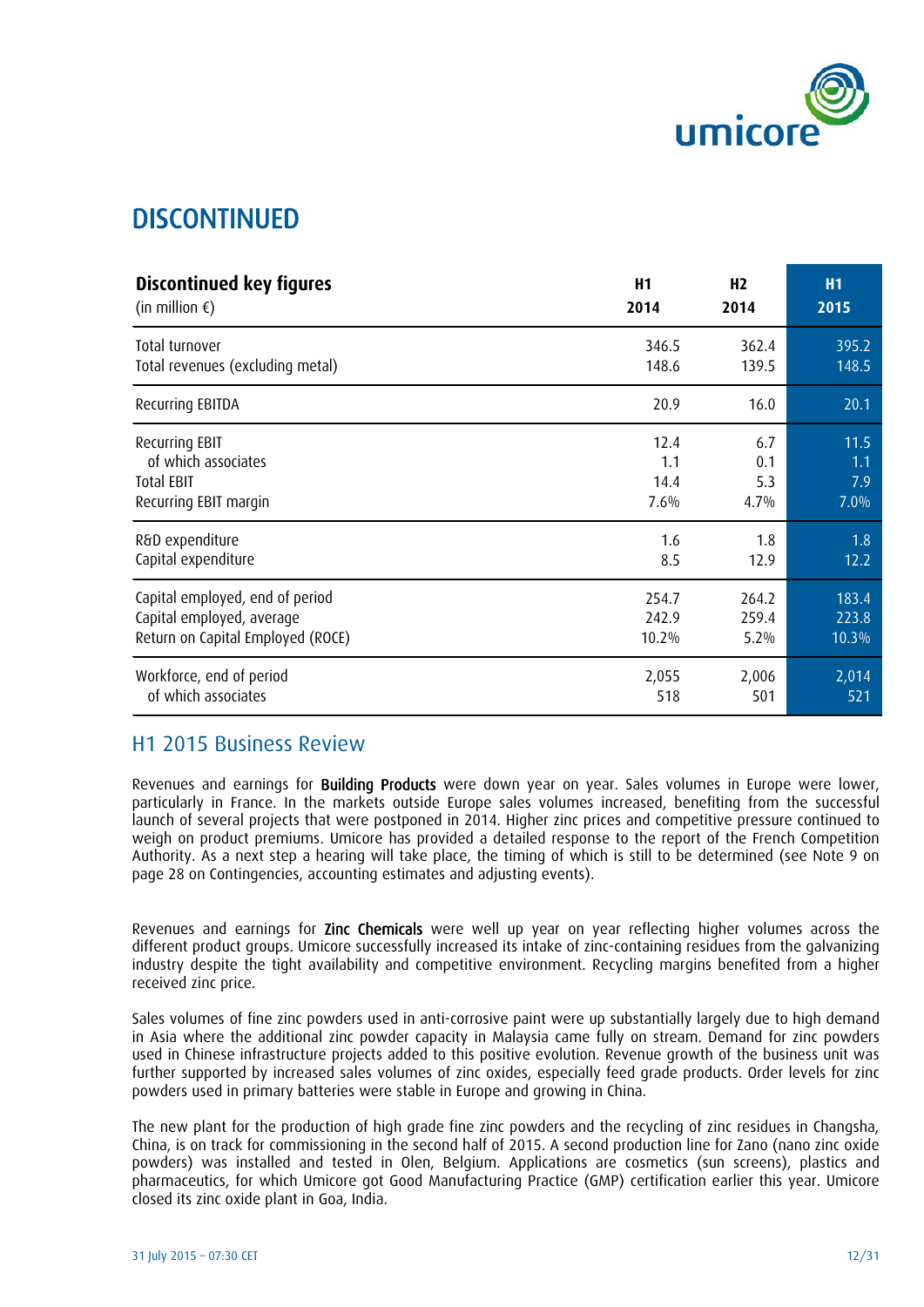

## FINANCIAL REVIEW

### Non-recurring items and IAS 39

Non–recurring items had a negative impact of € 30 million on EBIT. Restructuring charges accounted for € 15 million, the majority of which related to cost reduction measures in Technical Materials. In addition, some adjustments were made to the production configurations in Electro-Optic Materials and Platinum Engineered Materials. Impairments of permanently tied-up metal inventories had a negative impact of € 6 million due to lower prices for certain metals. Other non-recurring expenses were amongst other linked to the closure of Zinc Chemicals' zinc oxide production facility in Goa, India, and a fair value closing adjustment linked to the Todini acquisition. The impact of non-recurring charges on the net result (Group share) amounted to € 25 million.

IAS 39 accounting rules had a negative effect of € 3 million on EBIT and € 15 million on net result (Group share). The impact concerns timing differences imposed by IFRS that relate primarily to transactional and structural metal and currency hedges. All IAS 39 impacts are non-cash in nature.

## Financial result and taxation

Net recurring financial income totalled € 2 million driven by a positive foreign exchange result of € 11 million. The average weighted net interest rate remained stable at 1.56% compared to the second half of last year.

The recurring tax charge for the period amounted to € 39 million. The overall recurring effective tax rate for the period was 23.8%, compared to 22.2% in the same period last year.

### **Cashflows**

Cashflow from operations was € 177 million. This included an increase of working capital of € 78 million as a result of the business expansion in Catalysis and Energy & Surface Technologies in particular which was tempered by a decrease of working capital in the discontinued operations.

Capital expenditures totalled € 100 million. The vast majority of capex related to Umicore's growth projects. In Recycling significant investments linked to the capacity expansion in Hoboken were successfully carried out during the first of two extended shutdowns. Investments in Catalysis were mainly related to the construction of the production facility in Poland and the construction of Ordeg's new technology development centre in South-Korea. In Energy & Surface Technologies further capacity expansion investments for cathode materials in South-Korea and China are underway.

Total net cashflow for the period stood at € 16 million, including € 58 million of cash returned to shareholders in the form of dividends.

## Financial debt

Net financial debt at 30 June 2015 stood at € 314 million, only modestly up from € 298 million at the start of the year despite the significant investments over the period. Group shareholders' equity stood at  $\epsilon$  1,790 million resulting in a stable net gearing ratio (net debt / net debt + equity) of 14.6%. The average net debt to recurring EBITDA ratio corresponded to 0.6x.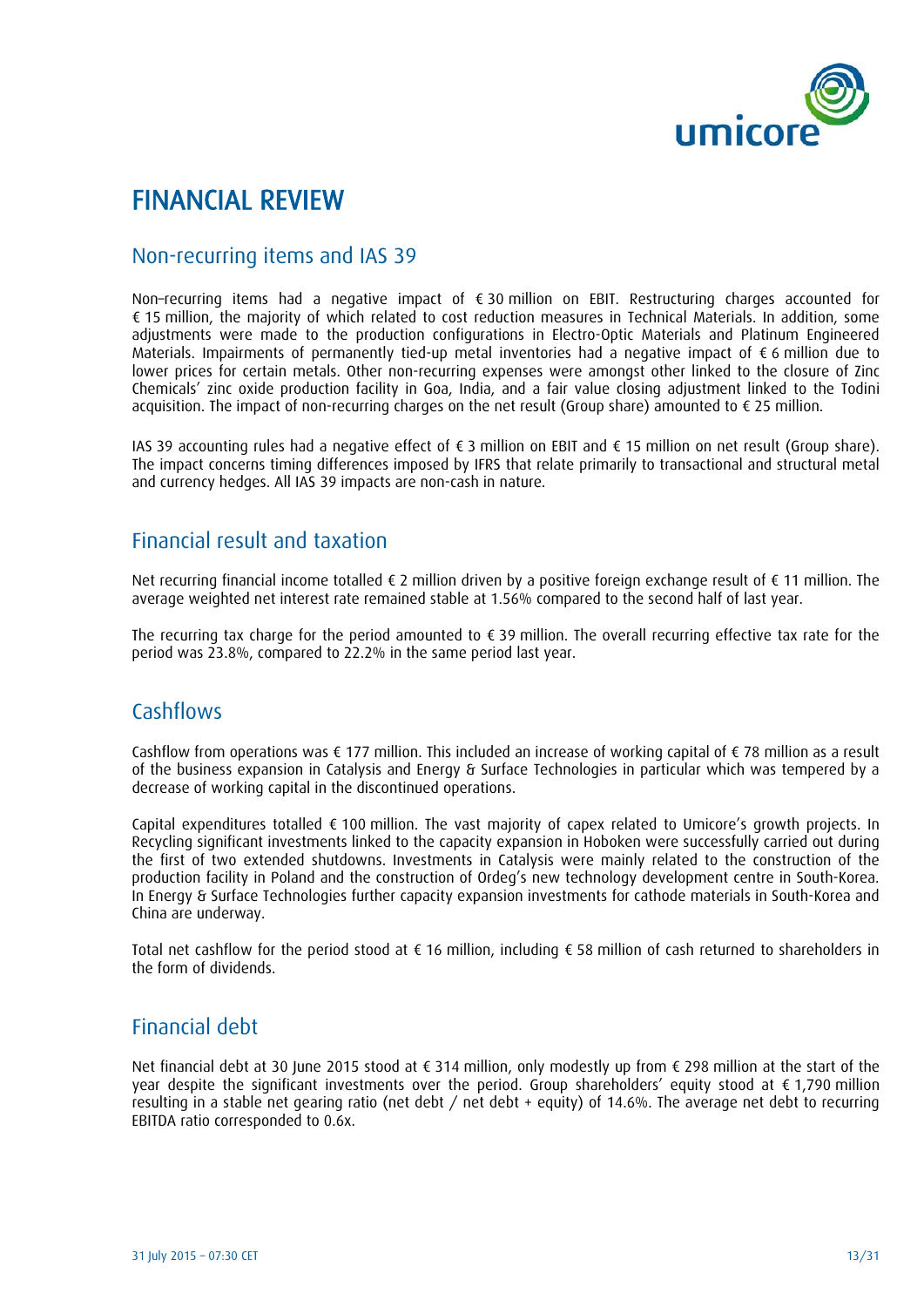

## Dividend and shares

The Board of Directors has approved an interim dividend of € 0.50 per share. This corresponds to half the annual dividend declared for the financial year 2014, in line with the dividend policy. The interim dividend will be paid out on 3 September 2015.

Umicore did not buy back any own shares in the first half of 2015. During the period 33,400 shares were used for the employee free share program and 841,088 shares were used in the context of exercised stock options. On 30 June 2015 Umicore held 3,039,784 shares in treasury, representing 2.71% of the Group's outstanding shares.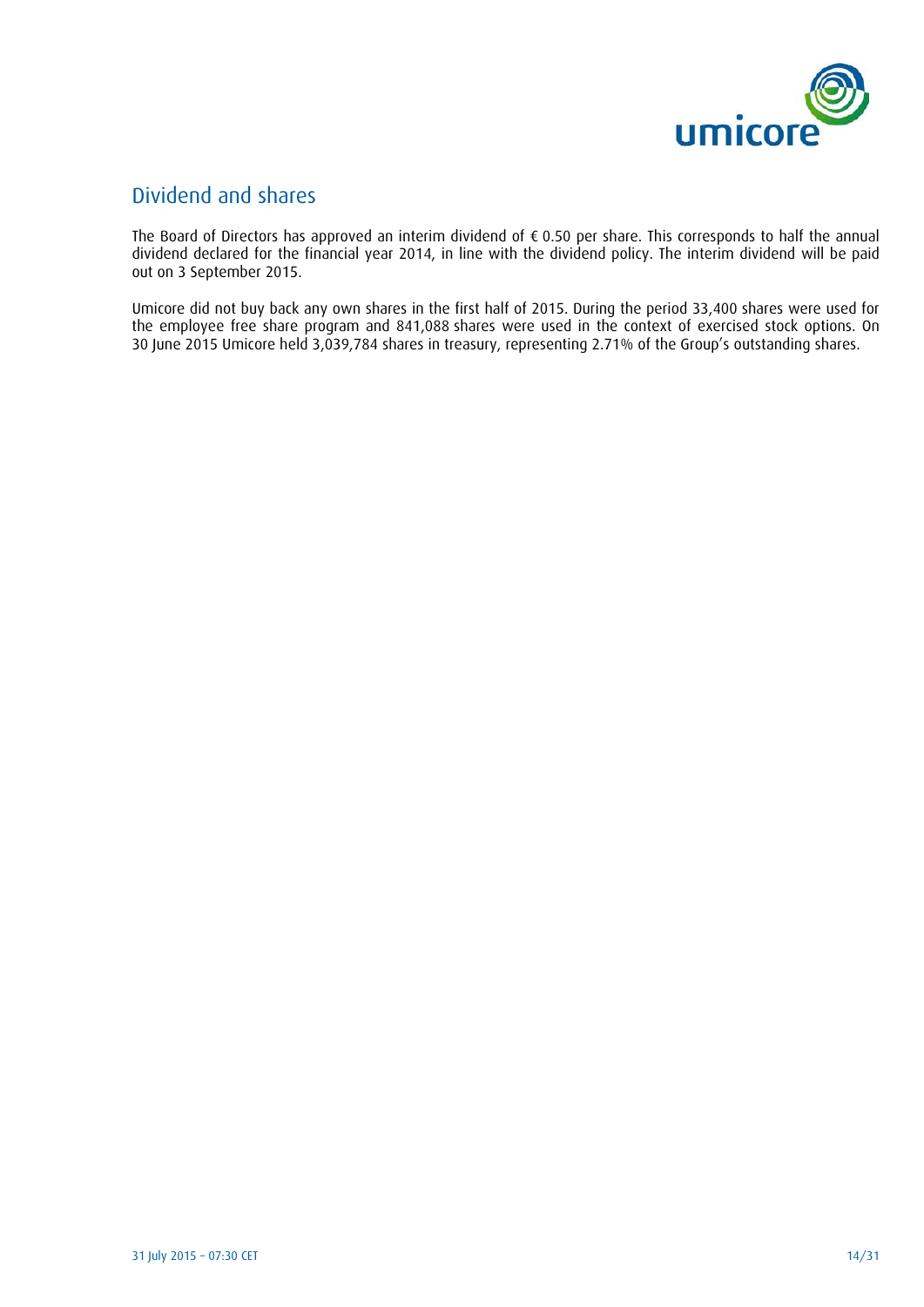

## Statutory auditor's report on the review of the consolidated condensed interim financial information for the period ended on 30 June 2015

#### **Introduction**

We have reviewed the accompanying consolidated condensed interim financial information, consisting of the balance sheet of Umicore ("The Company") and its subsidiaries (jointly "the Group") as of 30 June 2015, the consolidated income statement, the consolidated statement of comprehensive income, the consolidated statement of changes in the equity of the Group and the consolidated cash flow statement for the six-month period then ended, as well as the explanatory notes. The Board of Directors is responsible for the preparation and presentation of this consolidated condensed interim financial information in accordance with IAS 34, as adopted by the European Union. Our responsibility is to express a conclusion on this consolidated condensed interim financial information based on our review.

#### **Scope of review**

We conducted our review in accordance with International Standard on Review Engagements 2410, "Review of Interim Financial Information Performed by the Independent Auditor of the Entity." A review of interim financial information consists of making inquiries, primarily of persons responsible for financial and accounting matters, and applying analytical and other review procedures. A review is substantially less in scope than an audit conducted in accordance with International Standards on Auditing and, consequently, does not enable us to obtain assurance that we would become aware of all significant matters that might be identified in an audit. Accordingly, we do not express an audit opinion.

#### **Conclusion**

Based on our review, nothing has come to our attention that causes us to believe that the accompanying consolidated condensed interim financial information is not prepared, in all material respects, in accordance with IAS 34, as adopted by the European Union.

Sint-Stevens-Woluwe, 30 July 2015

The statutory auditor PwC Bedrijfsrevisoren BCVBA/Reviseurs d'Entreprises SCCRL Represented by

Marc Daelman\*

\* Marc Daelman BVBA Board Member, represented by its fixed representative, Marc Daelman

### Management responsibility statement

I hereby certify that, to the best of my knowledge, the consolidated condensed interim financial information for the period ended on 30 June 2015, prepared in accordance with the IAS 34 "Interim Financial Reporting", as adopted by the European Union, and with legal requirements in Belgium, gives a true and fair view of the assets, liabilities, financial position and profit or loss of the Group and the undertakings included in the consolidation taken as a whole for the period ended 30 June 2015. The commentary on the overall performance of the Group from page 1 to 14 includes a fair review of the development and performance of the business and the position of the Group and its undertakings included in the consolidation as a whole.

Brussels, 30 July 2015

Marc Grynberg Chief Executive Officer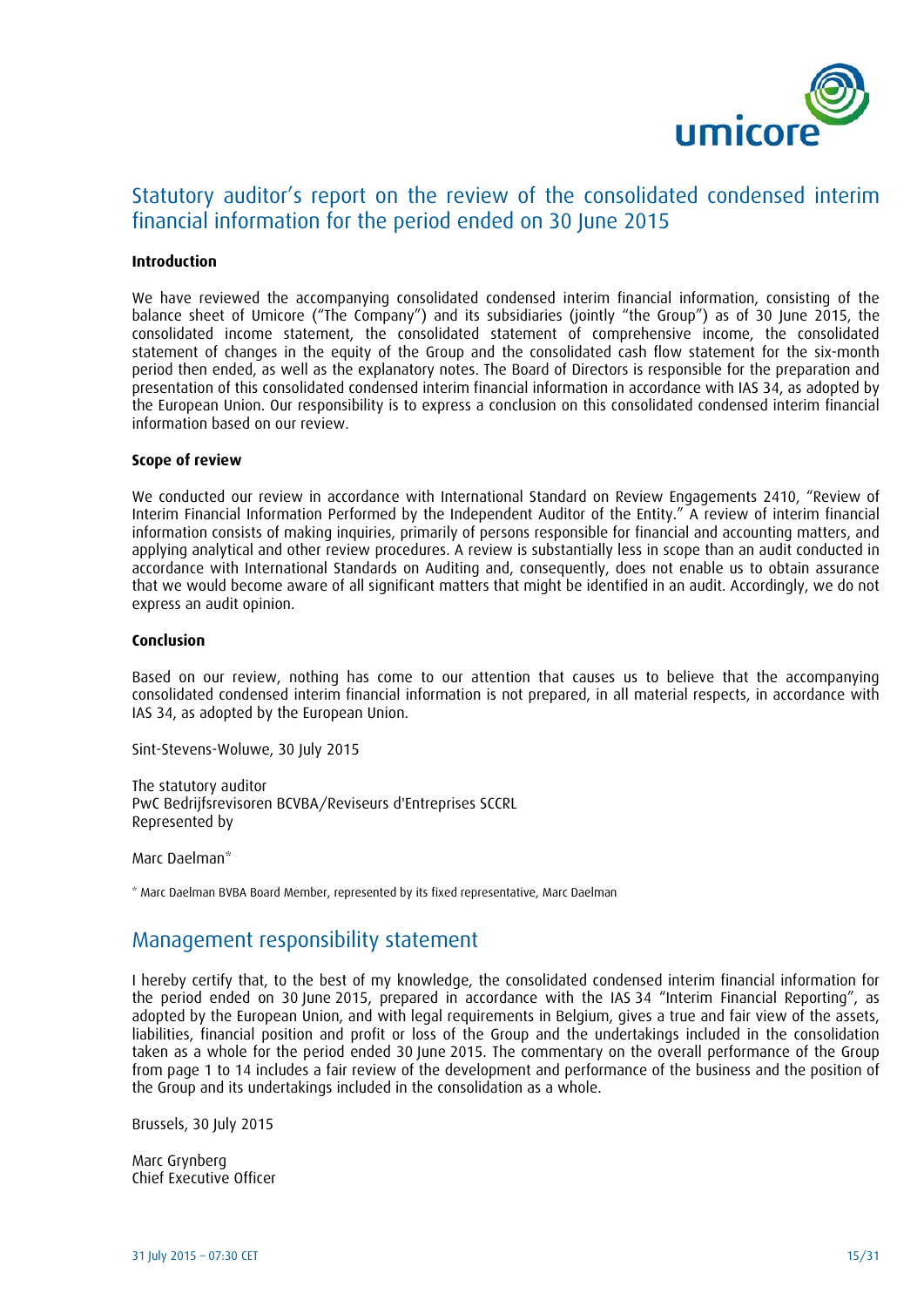

## CONSOLIDATED CONDENSED INTERIM FINANCIAL INFORMATION FOR THE PERIOD ENDED ON 30 JUNE 2015

| <b>Consolidated income statement</b><br>(in million $\epsilon$ )                                                                                                                                                                                       | H1<br>2014                                                                                  | H <sub>2</sub><br>2014                                                                       | <b>H1</b><br>2015                                                                            |
|--------------------------------------------------------------------------------------------------------------------------------------------------------------------------------------------------------------------------------------------------------|---------------------------------------------------------------------------------------------|----------------------------------------------------------------------------------------------|----------------------------------------------------------------------------------------------|
| Turnover<br>Other operating income<br>Operating income<br>Raw materials and consumables<br>Payroll and related benefits<br>Depreciation and impairments<br>Other operating expenses<br>Operating expenses<br>Income (loss) from other financial assets | 4,012.0<br>19.0<br>4,031.1<br>(3,394.6)<br>(310.3)<br>(73.8)<br>(148.2)<br>(3,926.9)<br>0.4 | 4,113.3<br>27.7<br>4,141.0<br>(3, 495.7)<br>(293.0)<br>(88.5)<br>(167.8)<br>(4,045.1)<br>9.4 | 5,048.1<br>25.8<br>5,074.0<br>(4,336.5)<br>(326.8)<br>(100.1)<br>(187.7)<br>(4,951.2)<br>0.2 |
| <b>Result from operating activities</b>                                                                                                                                                                                                                | 104.5                                                                                       | 105.3                                                                                        | 123.0                                                                                        |
| Financial income<br>Financial expenses<br>Foreign exchange gains and losses<br>Share in result of companies accounted for using the equity method                                                                                                      | 2.7<br>(9.3)<br>(9.3)<br>6.3                                                                | 1.3<br>(9.8)<br>2.8<br>13.4                                                                  | 1.8<br>(9.9)<br>(7.3)<br>7.0                                                                 |
| Profit (loss) before income tax                                                                                                                                                                                                                        | 95.0                                                                                        | 113.0                                                                                        | 114.6                                                                                        |
| Income taxes                                                                                                                                                                                                                                           | (22.0)                                                                                      | (22.4)                                                                                       | (28.5)                                                                                       |
| Profit (loss) from continuing operations                                                                                                                                                                                                               | 73.0                                                                                        | 90.6                                                                                         | 86.1                                                                                         |
| Profit (loss) from discontinued operations *                                                                                                                                                                                                           | 12.7                                                                                        | 1.8                                                                                          | 7.6                                                                                          |
| Profit (loss) of the period<br>of which minority share<br>of which Group share                                                                                                                                                                         | 85.7<br>4.3<br>81.5                                                                         | 92.4<br>3.2<br>89.1                                                                          | 93.6<br>3.5<br>90.1                                                                          |
| (in $\epsilon$ / share)                                                                                                                                                                                                                                |                                                                                             |                                                                                              |                                                                                              |
| Basic earnings per share from continuing operations<br>Total basic earnings per share<br>Diluted earnings per share from continuing operations<br>Total diluted earnings per share                                                                     | 0.63<br>0.75<br>0.63<br>0.74                                                                | 0.82<br>0.83<br>0.81<br>0.83                                                                 | 0.76<br>0.83<br>0.76<br>0.83                                                                 |
| Dividend per share                                                                                                                                                                                                                                     | 0.50                                                                                        | 0.50                                                                                         | 0.50                                                                                         |

\* Attributable to equityholders of these companies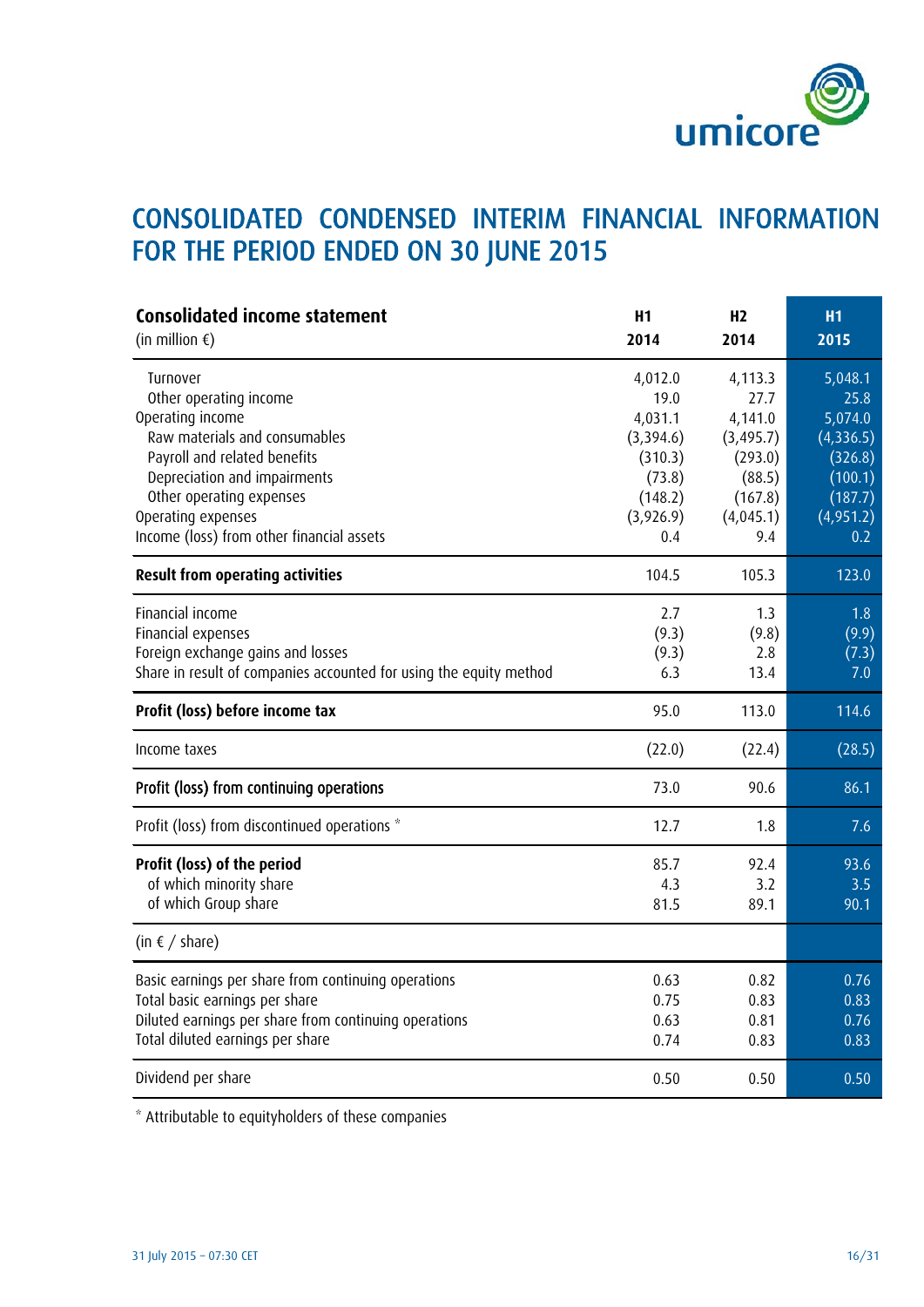

| Consolidated statement of comprehensive income<br>(in million $\epsilon$ )     | H1<br>2014 | H <sub>2</sub><br>2014 | <b>H1</b><br>2015 |
|--------------------------------------------------------------------------------|------------|------------------------|-------------------|
| Profit (loss) of the period from continuing operations                         | 73.0       | 90.6                   | 86.1              |
| Items in other comprehensive income that will not be reclassified to           |            |                        |                   |
| P&L                                                                            |            |                        |                   |
| Changes in post employment benefits,                                           |            |                        |                   |
| arising from changes in actuarial assumptions                                  | (19.2)     | (36.7)                 | (27.9)            |
| Changes in deferred taxes directly recognized in<br>other comprehensive income |            |                        | 8.9               |
| Items in other comprehensive income that may be subsequently                   | 6.0        | 10.6                   |                   |
| reclassified to P&L                                                            |            |                        |                   |
| Changes in available-for-sale financial assets reserves                        | (0.6)      | 15.6                   | 4.5               |
| Changes in cash flow hedge reserves                                            | (8.0)      | (6.7)                  | 3.5               |
| Changes in deferred taxes directly recognized in                               |            |                        |                   |
| other comprehensive income                                                     | 2.9        | 1.4                    | (1.4)             |
| Changes in currency translation differences                                    | 22.3       | 45.3                   | 33.1              |
| Other comprehensive income from continuing operations                          |            |                        |                   |
|                                                                                | 3.5        | 29.6                   | 20.7              |
| Total comprehensive income from discontinued operations                        | 12.4       | (2.0)                  | 10.2              |
| Total comprehensive income for the period                                      | 88.9       | 118.2                  | 117.0             |
| of which minority share                                                        | 6.8        | 3.9                    | 4.2               |

The deferred tax impact on the other comprehensive income is related to the cash flow hedge reserves for € -1.4 million and to post employment benefit reserves for € 8.9 million.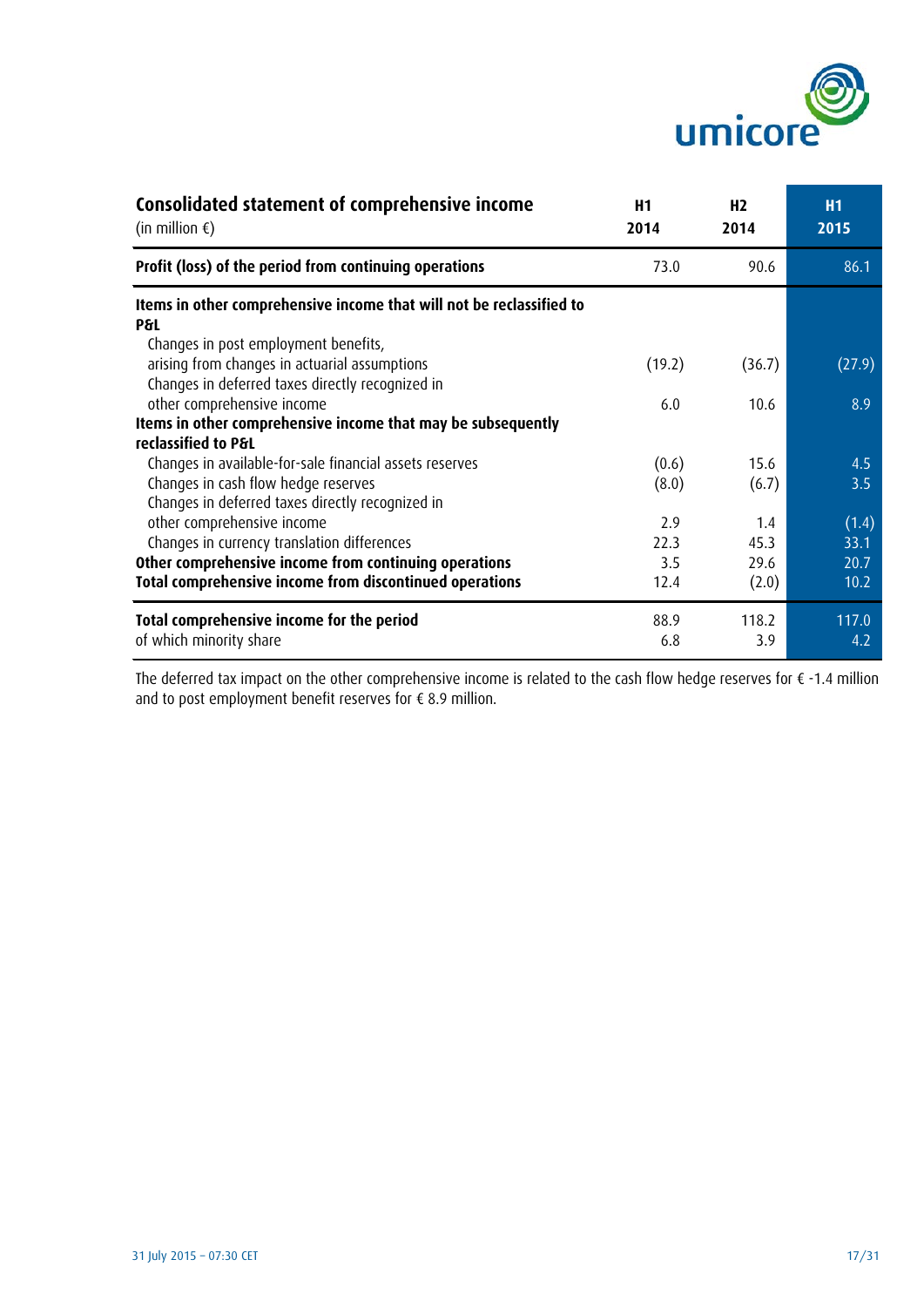

| <b>Consolidated balance sheet</b>                           | 30/06   | 31/12   | 30/06   |
|-------------------------------------------------------------|---------|---------|---------|
| (in million $\epsilon$ )                                    | 2014    | 2014    | 2015    |
| <b>Non-current assets</b>                                   | 1,558.1 | 1,710.5 | 1,620.8 |
| Intangible assets                                           | 216.8   | 266.1   | 256.0   |
| Property, plant and equipment                               | 1,000.1 | 1,061.7 | 993.6   |
| Investments accounted for using the equity method           | 200.3   | 208.8   | 190.0   |
| Available-for-sale financial assets                         | 20.5    | 50.3    | 50.0    |
| Loans granted                                               | 5.0     | 1.2     | 2.5     |
| Trade and other receivables                                 | 16.8    | 17.6    | 16.2    |
| Deferred tax assets                                         | 98.5    | 104.8   | 112.6   |
| <b>Current assets</b>                                       | 2,100.6 | 2,140.9 | 2,056.1 |
| Loans granted                                               | 6.5     | 6.9     | 6.2     |
| Inventories                                                 | 1,094.8 | 1,182.9 | 1,107.8 |
| Trade and other receivables                                 | 847.2   | 827.0   | 859.7   |
| Income tax receivables                                      | 28.0    | 34.3    | 32.9    |
| Cash and cash equivalents                                   | 124.1   | 89.8    | 49.5    |
| Assets of discontinued operations                           |         |         | 475.5   |
| <b>Total assets</b>                                         | 3,658.6 | 3,851.4 | 4,152.4 |
| <b>Equity of the Group</b>                                  | 1,706.1 | 1,750.1 | 1,842.2 |
| Group shareholders' equity                                  | 1,649.4 | 1,694.4 | 1,770.1 |
| Share capital and premiums                                  | 502.9   | 502.9   | 502.9   |
| Retained earnings                                           | 1,661.7 | 1,458.3 | 1,475.9 |
| Currency translation differences and other reserves         | (162.9) | (136.0) | (111.5) |
| Treasury shares                                             | (352.2) | (130.9) | (97.2)  |
| Minority interest                                           | 44.2    | 45.3    | 51.5    |
| Elements of comprehensive income of discontinued operations | 12.4    | 10.5    | 20.7    |
| <b>Non-current liabilities</b>                              | 478.9   | 494.0   | 479.8   |
| Provisions for employee benefits                            | 287.6   | 331.7   | 325.3   |
| Financial debt                                              | 57.2    | 22.6    | 37.5    |
| Trade and other payables                                    | 23.8    | 21.5    | 19.2    |
| Deferred tax liabilities                                    | 14.7    | 17.5    | 4.0     |
| Provisions                                                  | 95.6    | 100.7   | 93.9    |
| <b>Current liabilities</b>                                  | 1,473.7 | 1,607.3 | 1,572.7 |
| Financial debt                                              | 269.3   | 365.5   | 386.1   |
| Trade and other payables                                    | 1,111.8 | 1,148.6 | 1,078.0 |
| Income tax payable                                          | 65.0    | 64.0    | 73.8    |
| Provisions                                                  | 27.6    | 29.2    | 34.8    |
| Liabilities of discontinued operations                      |         |         | 257.7   |
| <b>Total equity &amp; liabilities</b>                       | 3,658.6 | 3,851.4 | 4,152.4 |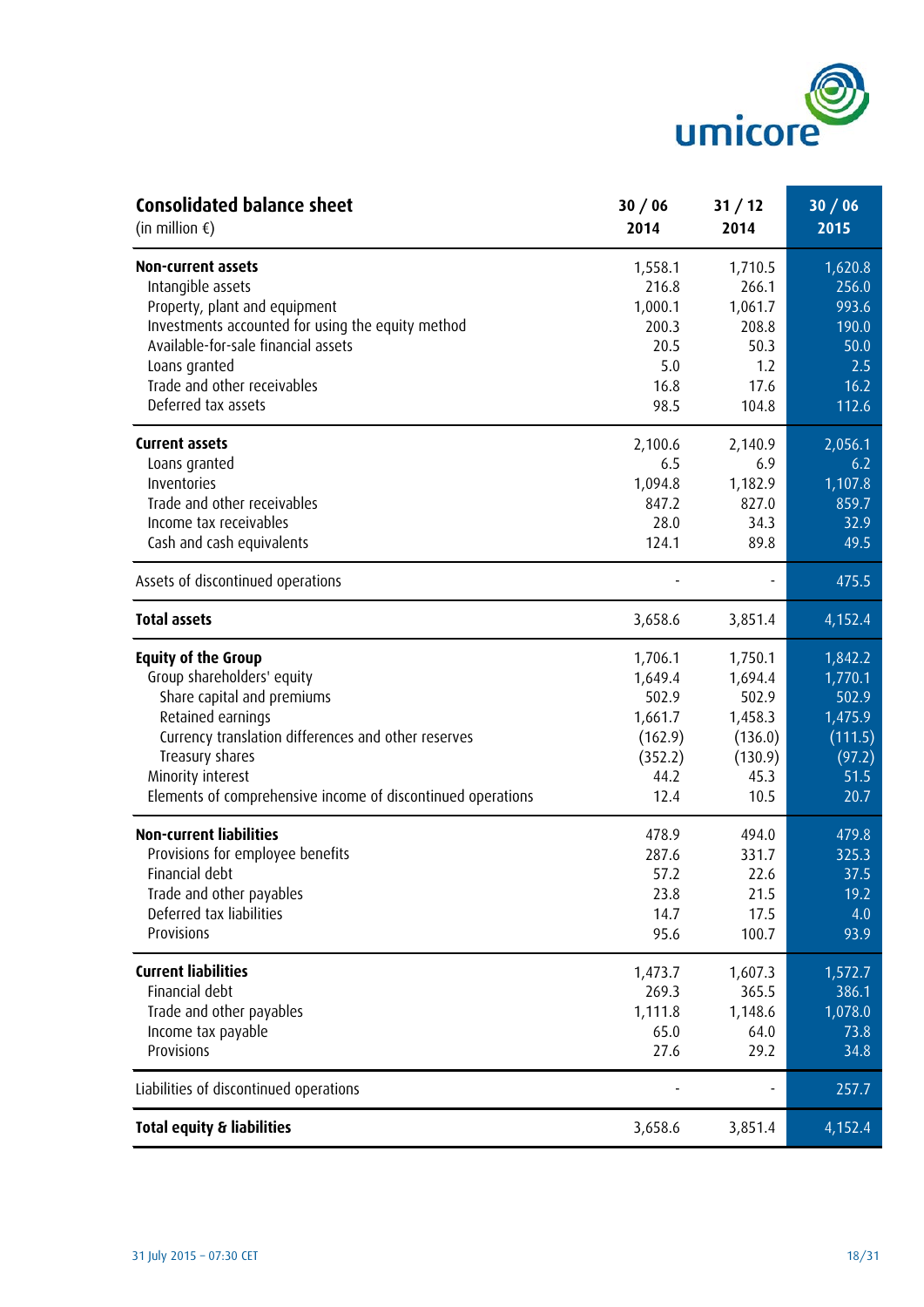

| Consolidated statement of changes<br>in the equity of the Group<br>(in million $\epsilon$ )                    | <b>Share capital</b><br>ક્ર<br>premiums | <b>Reserves</b>   | Currency<br>translation &<br>other<br><b>reserves</b> | <b>Treasury</b><br>shares | <b>Minority</b><br>interest      | <b>Total for</b><br>continuing<br><b>operations</b> | Elements of<br>comprehensive<br>income of<br>discontinued<br>operations | <b>Total</b><br>equity           |
|----------------------------------------------------------------------------------------------------------------|-----------------------------------------|-------------------|-------------------------------------------------------|---------------------------|----------------------------------|-----------------------------------------------------|-------------------------------------------------------------------------|----------------------------------|
| <b>Balance at the beginning of H1 2014</b>                                                                     | 502.9                                   | 1,647.4           | (167.4)                                               | (305.7)                   | 46.3                             | 1,723.4                                             |                                                                         | 1,723.4                          |
| Result of the period<br>Other comprehensive income for the period<br>Total comprehensive income for the period |                                         | 68.8<br>68.8      | 0.9<br>0.9                                            |                           | 4.2<br>2.6<br>6.8                | 73.0<br>3.5<br>76.5                                 | 12.7<br>(0.3)<br>12.4                                                   | 85.7<br>3.2<br>88.9              |
| Changes in share-based payment reserves<br>Capital decrease<br><b>Dividends</b><br>Changes in treasury shares  |                                         | (54.5)            | 3.6                                                   | (46.5)                    | $\blacksquare$<br>(5.7)<br>(3.2) | 3.6<br>(5.7)<br>(57.7)<br>(46.5)                    |                                                                         | 3.6<br>(5.7)<br>(57.7)<br>(46.5) |
| Balance at the end of H1 2014                                                                                  | 502.9                                   | 1,661.7           | (162.9)                                               | (352.2)                   | 44.2                             | 1,693.6                                             | 12.4                                                                    | 1,706.1                          |
| Result of the period<br>Other comprehensive income for the period<br>Total comprehensive income for the period |                                         | 87.5<br>87.5      | 29.1<br>29.1                                          |                           | 3.2<br>0.5<br>3.7                | 90.6<br>29.6<br>120.2                               | 1.8<br>(3.7)<br>(2.0)                                                   | 92.4<br>25.8<br>118.2            |
| <b>Dividends</b><br>Transfers<br>Changes in treasury shares<br>Changes in scope                                |                                         | (54.1)<br>(236.7) | (2.1)                                                 | 238.7<br>(17.4)           | (3.9)<br>1.3                     | (58.0)<br>(17.4)<br>1.3                             |                                                                         | (58.0)<br>(17.4)<br>1.3          |
| Balance at the end of H2 2014                                                                                  | 502.9                                   | 1,458.3           | (136.0)                                               | (130.9)                   | 45.3                             | 1,739.7                                             | 10.5                                                                    | 1,750.1                          |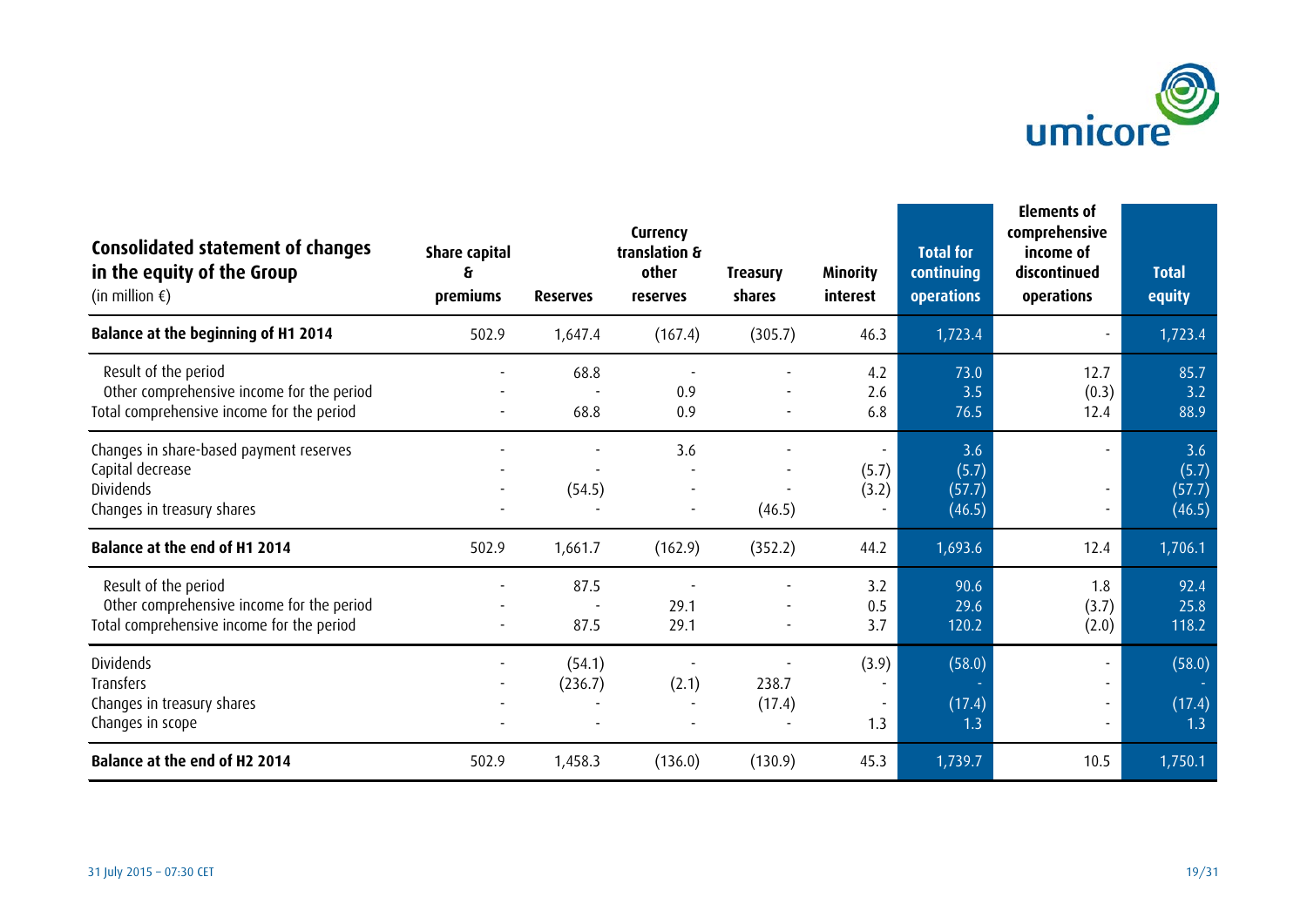

| <b>Consolidated statement of changes</b><br>in the equity of the Group<br>(in million $\epsilon$ )                  | <b>Share capital</b><br>ક<br>premiums                | <b>Reserves</b>  | Currency<br>translation &<br>other<br><b>reserves</b>       | <b>Treasury</b><br>shares                | <b>Minority</b><br>interest | <b>Total for</b><br>continuing<br>operations | Elements of<br>comprehensive<br>income of<br>discontinued<br>operations                                      | <b>Total</b><br>equity       |
|---------------------------------------------------------------------------------------------------------------------|------------------------------------------------------|------------------|-------------------------------------------------------------|------------------------------------------|-----------------------------|----------------------------------------------|--------------------------------------------------------------------------------------------------------------|------------------------------|
| <b>Balance at the beginning of H1 2015</b>                                                                          | 502.9                                                | 1,458.3          | (136.0)                                                     | (130.9)                                  | 45.3                        | 1,739.7                                      | 10.5                                                                                                         | 1,750.1                      |
| Result of the period<br>Other comprehensive income for the period<br>Total comprehensive income for the period      | $\overline{\phantom{a}}$                             | 82.7<br>82.7     | 19.9<br>19.9                                                | $\overline{\phantom{a}}$                 | 3.4<br>0.8<br>4.2           | 86.1<br>20.7<br>106.7                        | 7.6<br>2.7<br>10.2                                                                                           | 93.6<br>23.3<br>117.0        |
| Changes in share-based payment reserves<br>Capital increase<br>Dividends<br>Transfers<br>Changes in treasury shares | $\overline{\phantom{a}}$<br>$\overline{\phantom{a}}$ | (54.4)<br>(10.7) | 4.6<br>$\overline{\phantom{a}}$<br>$\overline{\phantom{a}}$ | $\overline{\phantom{a}}$<br>10.7<br>22.9 | 5.6<br>(3.6)                | 4.6<br>5.6<br>(58.0)<br>22.9                 | $\overline{\phantom{0}}$<br>$\overline{\phantom{a}}$<br>$\overline{\phantom{a}}$<br>$\overline{\phantom{a}}$ | 4.6<br>5.6<br>(58.0)<br>22.9 |
| <b>Balance at the end of H1 2015</b>                                                                                | 502.9                                                | 1,475.9          | (111.5)                                                     | (97.2)                                   | 51.5                        | 1,821.5                                      | 20.7                                                                                                         | 1,842.2                      |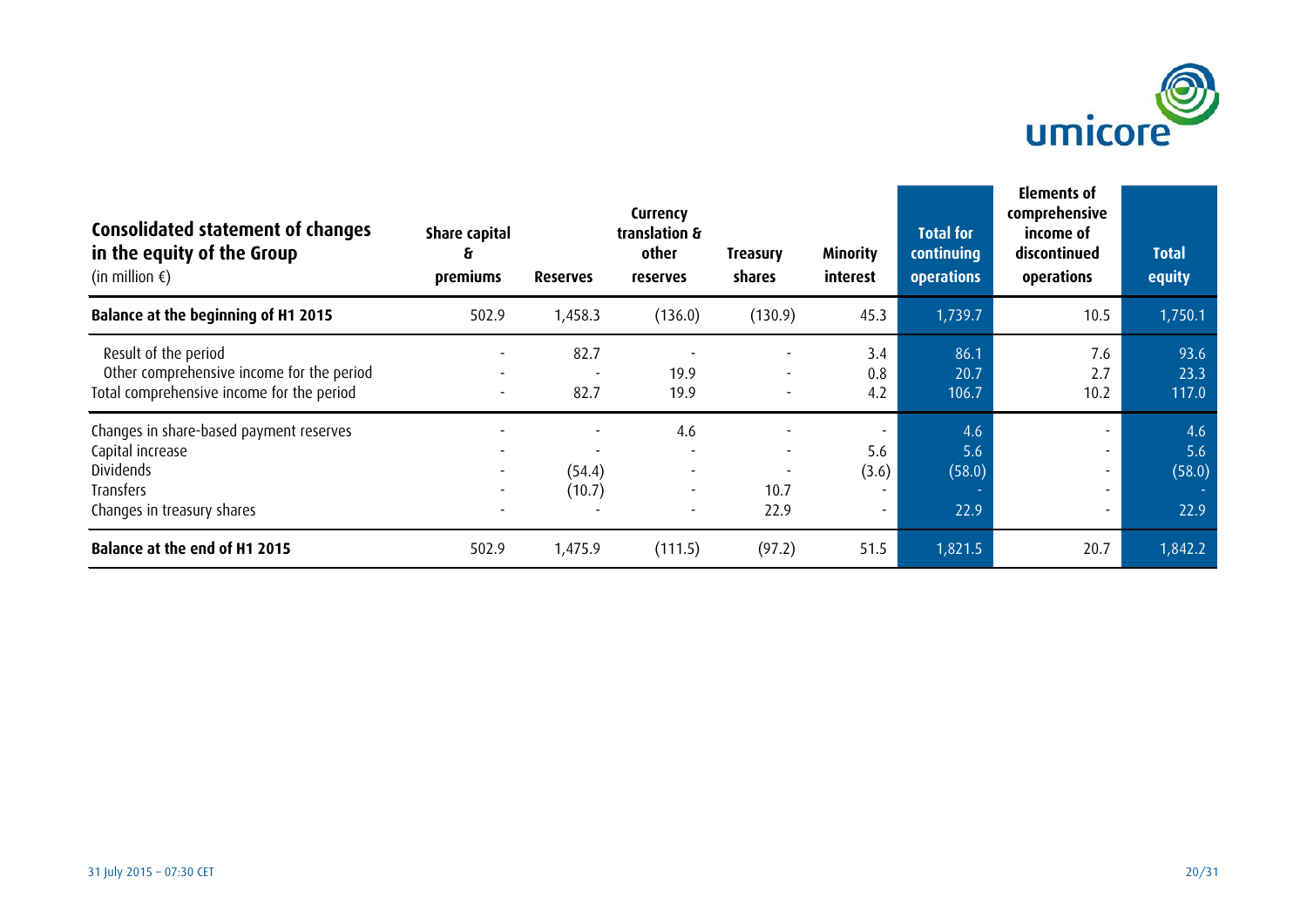

| <b>Consolidated cashflow statement</b>                                                                                                                             | H1            | H <sub>2</sub> | H <sub>1</sub> |
|--------------------------------------------------------------------------------------------------------------------------------------------------------------------|---------------|----------------|----------------|
| (in million $\xi$ )                                                                                                                                                | 2014          | 2014           | 2015           |
| Profit from continuing operations                                                                                                                                  | 73.0          | 90.6           | 86.1           |
| Adjustments for profit of equity companies                                                                                                                         | (6.3)         | (13.4)         | (7.0)          |
| Adjustment for non-cash transactions                                                                                                                               | 60.2          | 87.3           | 126.7          |
| Adjustments for items to disclose separately                                                                                                                       |               |                |                |
| or under investing and financing cashflows                                                                                                                         | 22.6          | 24.5           | 30.7           |
| Change in working capital requirement                                                                                                                              | 56.5          | 31.3           | (164.7)        |
| Cashflow generated from operations                                                                                                                                 | 205.9         | 220.3          | 71.8           |
| Dividend received                                                                                                                                                  | 7.2           | 7.9            | 18.0           |
| Tax paid during the period                                                                                                                                         | (26.7)        | (26.5)         | (38.3)         |
| Government grants received                                                                                                                                         | 8.3           | (0.2)          | (0.2)          |
| <b>Net operating cashflow</b>                                                                                                                                      | 194.7         | 201.4          | 51.2           |
| Acquisition of property, plant and equipment                                                                                                                       | (61.4)        | (108.1)        | (83.4)         |
| Acquisition of intangible assets                                                                                                                                   | (8.7)         | (15.4)         | (10.2)         |
| Acquisition of new subsidiaries, net of cash acquired                                                                                                              |               | (35.2)         | 0.5            |
| Acquisition of / capital increase in associates                                                                                                                    |               | (0.2)          | (1.8)          |
| Acquisition of financial assets                                                                                                                                    |               | (18.8)         | (0.1)          |
| New loans extended                                                                                                                                                 | (0.5)         | (1.6)          | (2.7)          |
| Sub-total acquisitions                                                                                                                                             | (70.6)        | (179.3)        | (97.7)         |
| Disposal of property, plant and equipment                                                                                                                          | 0.9           | 1.5            | 1.4            |
| Disposal of intangible assets                                                                                                                                      | 0.2           | 0.4            |                |
| Disposal of subsidiaries and associates, net of cash disposed                                                                                                      |               |                | 0.4            |
| Capital decrease in associates                                                                                                                                     |               |                | 0.2            |
| Disposal of financial fixed assets                                                                                                                                 | 0.3           | 4.9            |                |
| Repayment of loans                                                                                                                                                 |               |                | 3.4            |
| Sub-total disposals<br>Net cashflow generated by (used in) investing activities                                                                                    | 1.4<br>(69.2) | 6.8<br>(172.5) | 5.4<br>(92.3)  |
|                                                                                                                                                                    |               |                |                |
| Capital increase (decrease) minority                                                                                                                               | (5.7)         | 1.1            | 1.5            |
| Own shares                                                                                                                                                         | (46.5)        | (17.4)         | 22.9           |
| Interest received                                                                                                                                                  | 1.7           | 1.6            | 1.3            |
| Interest paid                                                                                                                                                      | (2.8)         | (3.7)          | (4.4)          |
| New loans and repayments                                                                                                                                           | 12.0          | 26.7           | 23.1           |
| Dividends paid to Umicore shareholders                                                                                                                             | (53.8)        | (54.1)         | (54.4)         |
| Dividends paid to minority shareholders                                                                                                                            | (3.2)         | (3.9)          | (3.6)          |
| Net cashflow generated by (used in) financing activities                                                                                                           | (98.4)        | (49.6)         | (13.6)         |
| Effect of exchange rate fluctuations                                                                                                                               | 4.1           | (13.4)         | (20.8)         |
| Total net cashflow of the period                                                                                                                                   | 31.3          | (34.1)         | (75.5)         |
| Net cash and cash equivalents at the beginning of the period for<br>continuing operations<br>Net cash and cash equivalents at the end of the period for continuing | 105.8         | 137.1          | 102.9          |
| operations                                                                                                                                                         | 137.1         | 102.9          | 27.4           |
| Cash to discontinued operations                                                                                                                                    | (13.7)        | (23.1)         | 68.5           |
| of which cash and cash equivalents                                                                                                                                 | 124.1         | 89.8           | 117.9          |
| of which bank overdrafts                                                                                                                                           | (0.6)         | (9.9)          | (22.1)         |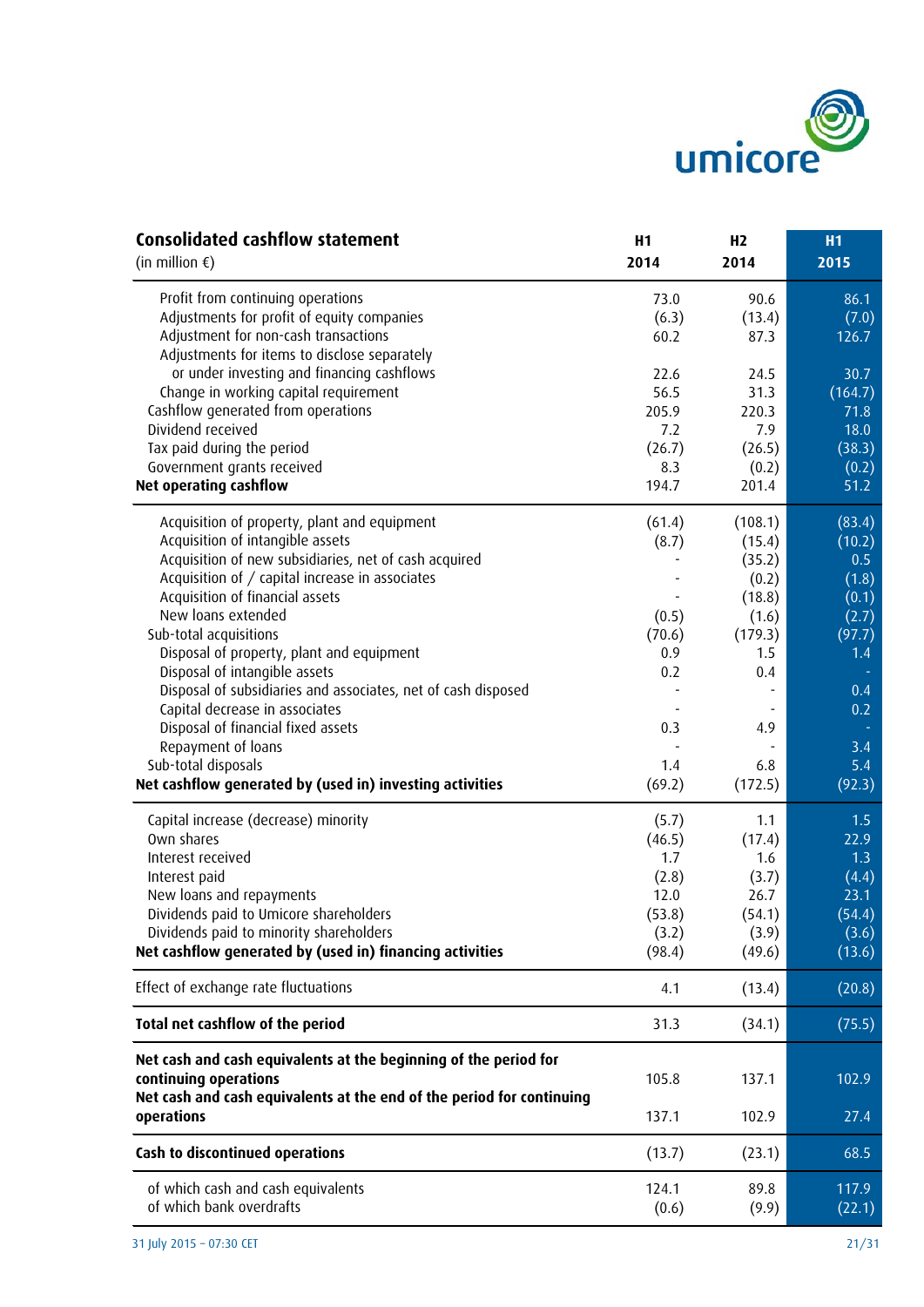

## NOTES TO THE CONSOLIDATED CONDENSED INTERIM FINANCIAL INFORMATION FOR THE PERIOD ENDED ON 30 JUNE 2015

## Note 1: Basis of preparation

The condensed consolidated interim financial statements for the six months ended 30 June 2015 have been prepared in accordance with IAS 34 Interim Financial Reporting as adopted by the European Union.

They do not include all the information required for full annual financial statements and should therefore be read in conjunction with the consolidated financial statements for the year 2014 as published in the 2014 Report to Shareholders and Society.

The condensed consolidated interim financial statements were authorised for issue by the Board of Directors held on 30 July 2015.

## Note 2: Changes in accounting policies and presentation rules and impacts

The accounting policies adopted in the preparation of the interim consolidated financial statements are consistent with those applied in the preparation of the consolidated financial statement for the year ended 31 December 2014, except as described below.

#### Intercompany transactions between discontinued and continued operations

IFRS 5 (Non-current Assets Held for Sale and Discontinued Operations) does not specify the treatment for the elimination of inter-company transactions between discontinued and continued operations. As an accounting policy Umicore opts to not eliminate the intercompany transactions within the income statement between the discontinued and continued operations. For the balance sheet presentation however, IFRS 10 (Consolidated Financial Statements) overrides IFRS 5 and requires all intercompany balances to be eliminated including between the discontinued and continued operations.

#### Segment information

On 3 June 2015, Umicore has communicated various changes in the organization of the Group and to the composition of the company's Executive Committee. In order to align Umicore's organization more closely with its strategy the following segmentation has been introduced: Recycling, Catalysis and Energy & Surface Technologies. In addition, Element 6 Abrasives is reported as 'Equity method companies' within Corporate. The new clustering also anticipates the planned divestment of the company's zinc-related activities. The Building Products and Zinc Chemicals business units are reported as discontinued until their effective divestment.

In accordance with IFRS 8 "Operating segments", segment information is required to be reported on the same basis as it is used internally for evaluating operating segment performance.

Note 3 provides the Company's segment information, in line with IFRS 8. Umicore is organized in business units. Operating segments under IFRS 8 at Umicore are differentiated by their growth drivers in the areas of Catalysis, Energy & Surface Technologies and Recycling.

The Catalysis segment produces automotive catalysts for emission abatement in light and heavy duty vehicles as well as catalyst products used in chemical processes such as the fine chemical and life science industries. These catalysts are mainly based on PGM metals. The Energy & Surface Technologies segment is focused amongst other on materials used in the growing markets of rechargeable batteries, in both portable electronics as well as in electrified electric vehicles and solar energy. It also offers material solutions for surface treatment in industries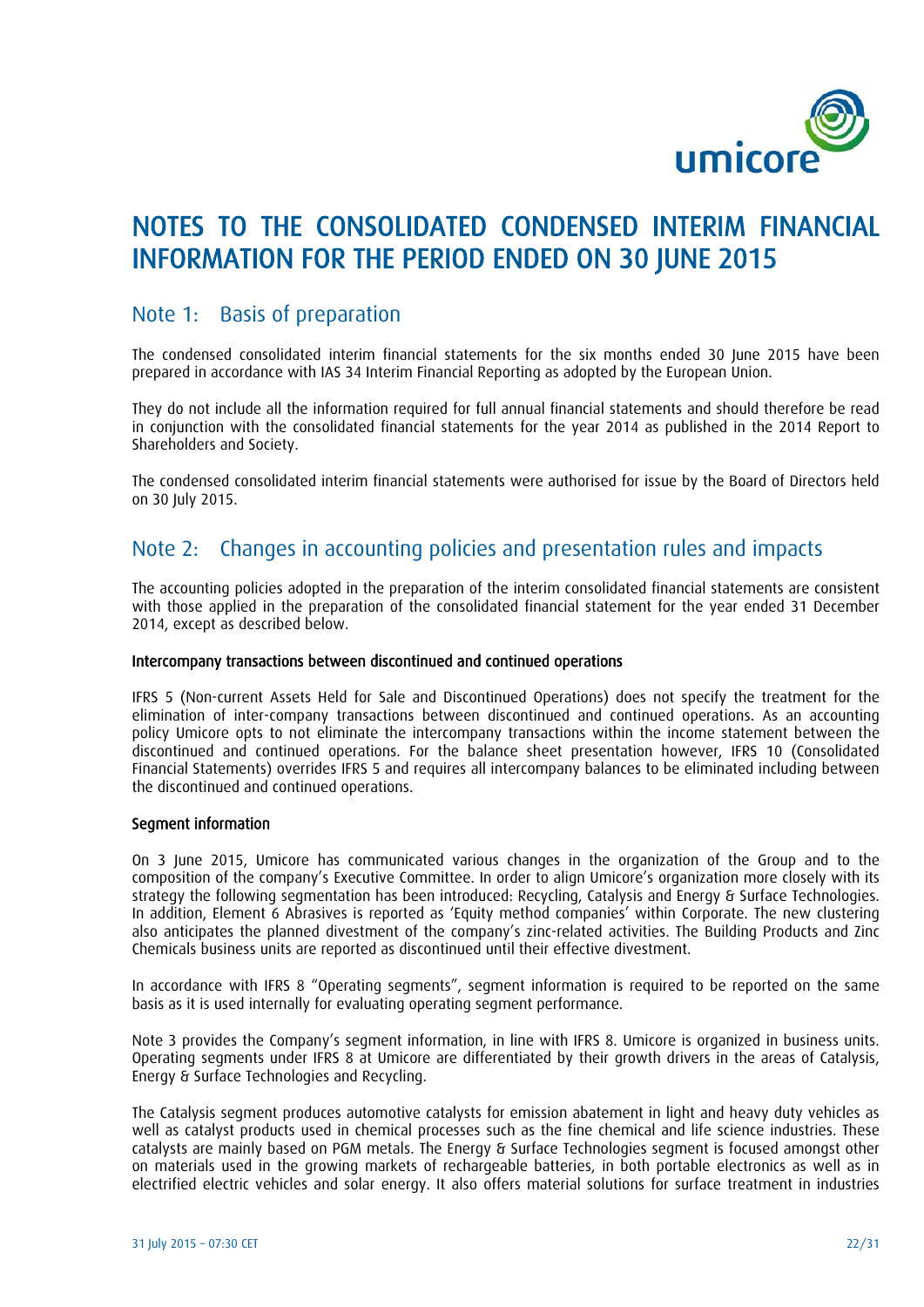

such as construction and electronics. The segment's products are largely based on cobalt, germanium and indium. The Recycling segment recovers a large number of precious and other metals from a wide range of waste streams and industrial residues. The Recycling operations extend also to the production of jewellery materials (including recycling services) as well as the recycling of rechargeable batteries. The segment also offer products for various applications including chemical, electric, electronic, automotive and special glass applications. All its products apply precious metals to enhance specific product capabilities.

Corporate covers corporate activities, shared operational functions and the Group's Research, Development & Innovation unit. Umicore's minority share in Element Six Abrasives is also included in Corporate.

## Note 3: Segment information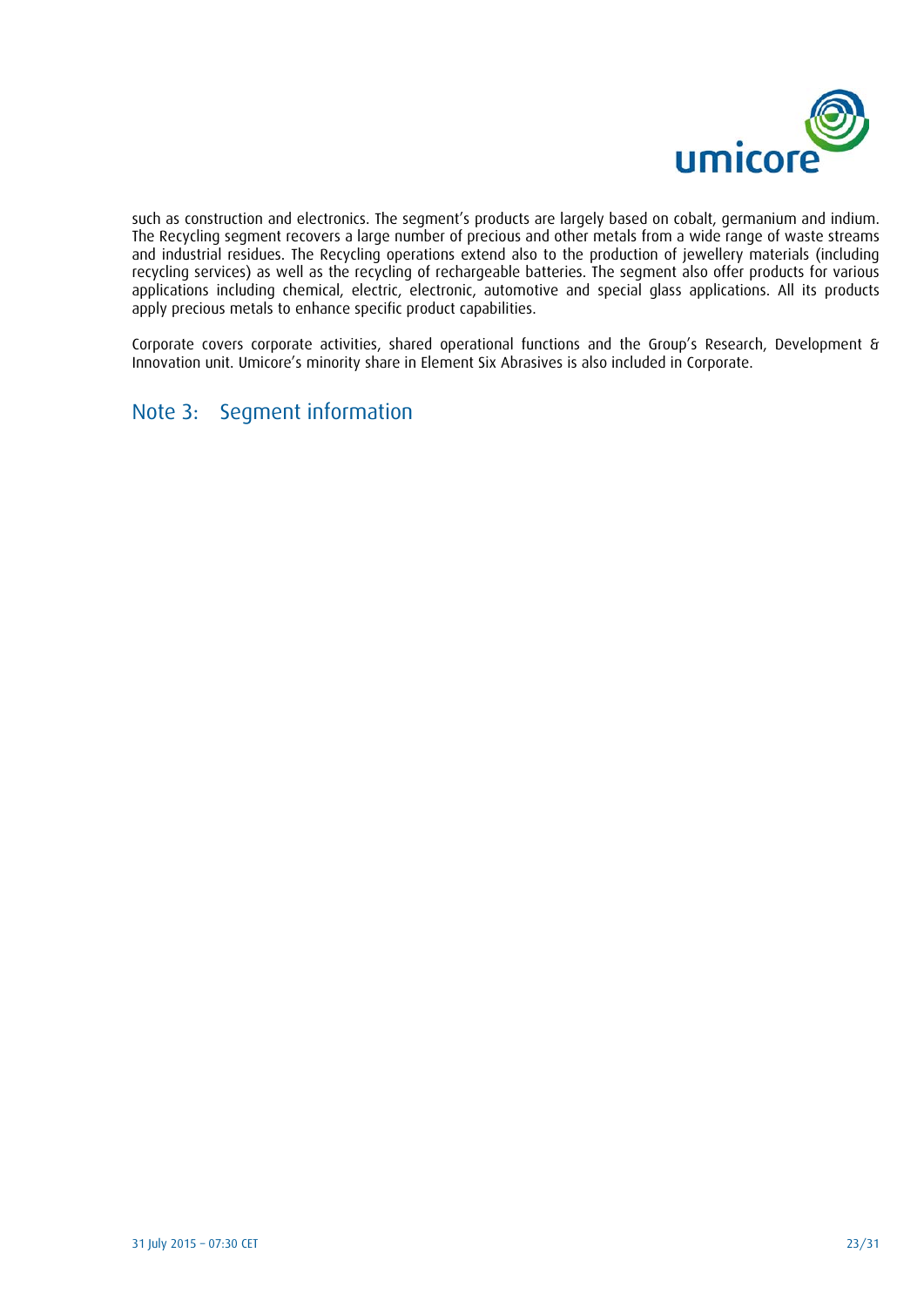

| Condensed segment information H1 2014<br>(in million $\epsilon$ )                                | <b>Catalysis</b>          | <b>Energy &amp;</b><br><b>Surface</b><br><b>Technologies</b> | Recycling                   | Corporate               |                                                      | <b>Eliminations Discontinued</b> | <b>Total</b>            |
|--------------------------------------------------------------------------------------------------|---------------------------|--------------------------------------------------------------|-----------------------------|-------------------------|------------------------------------------------------|----------------------------------|-------------------------|
| Total segment turnover<br>of which external turnover<br>of which inter-segment turnover          | 1,080.1<br>1,073.3<br>6.8 | 591.3<br>564.3<br>27.0                                       | 2,614.4<br>2,362.3<br>252.1 | 12.2<br>12.2            | (286.0)<br>(286.0)                                   | 346.5<br>346.5                   | 4,358.6<br>4,358.6      |
| Total segment revenues*<br>of which external revenues*<br>of which inter-segment revenues*       | 467.1<br>466.7<br>0.4     | 251.4<br>251.3<br>0.1                                        | 342.5<br>340.6<br>1.9       |                         | (2.5)<br>(2.5)                                       | 148.6<br>148.6                   | 1,207.2<br>1,207.2      |
| Recurring EBIT<br>of which from operating result<br>of which from equity method companies        | 41.4<br>38.4<br>3.0       | 27.4<br>25.5<br>1.9                                          | 72.4<br>72.4                | (15.3)<br>(22.4)<br>7.2 | $\qquad \qquad \blacksquare$                         | 12.4<br>11.2<br>1.1              | 138.3<br>125.1<br>13.3  |
| Non-recurring EBIT<br>of which from operating result<br>of which from equity method companies    | 0.7<br>0.6                | (3.0)<br>(3.0)                                               | (3.5)<br>(3.5)              | (5.6)<br>0.1<br>(5.7)   | $\overline{\phantom{a}}$                             | 2.0<br>1.9<br>0.2                | (9.4)<br>(4.0)<br>(5.4) |
| IAS 39 effect on EBIT<br>of which from operating result<br>of which from equity method companies | (1.6)<br>(1.1)<br>(0.4)   | (1.6)<br>(1.6)                                               | (0.8)<br>(0.8)              | 0.3<br>0.3              |                                                      | $\overline{\phantom{a}}$         | (3.6)<br>(3.4)<br>(0.2) |
| <b>Total EBIT</b><br>of which from operating result<br>of which from equity method companies     | 40.5<br>37.9<br>2.7       | 22.8<br>20.9<br>1.9                                          | 68.1<br>68.1                | (20.6)<br>(22.3)<br>1.8 | $\overline{\phantom{a}}$<br>$\overline{\phantom{a}}$ | 14.4<br>13.1<br>1.3              | 125.3<br>117.7<br>7.6   |
| Capital expenditure<br>Depreciation & amortization                                               | 24.5<br>21.6              | 13.3<br>20.7                                                 | 21.2<br>29.6                | 4.7<br>5.7              |                                                      | 8.5<br>8.5                       | 72.2<br>86.1            |

\* Revenues excluding metal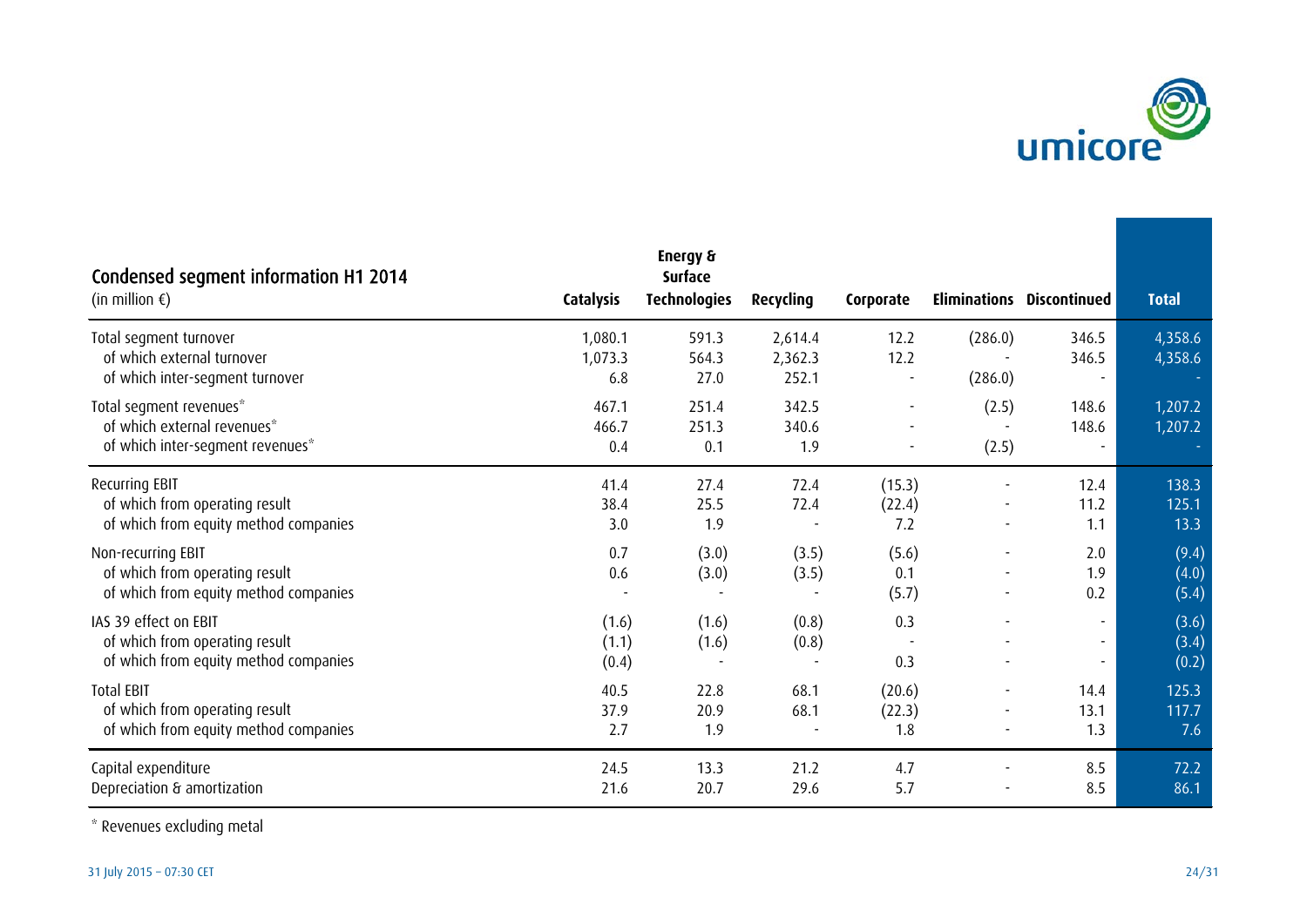

| Condensed segment information H2 2014<br>(in million $\epsilon$ )                                | <b>Catalysis</b>           | Energy &<br><b>Surface</b><br><b>Technologies</b> | Recycling                   | Corporate               |                    | <b>Eliminations Discontinued</b> | <b>Total</b>              |
|--------------------------------------------------------------------------------------------------|----------------------------|---------------------------------------------------|-----------------------------|-------------------------|--------------------|----------------------------------|---------------------------|
| Total segment turnover<br>of which external turnover<br>of which inter-segment turnover          | 1,101.2<br>1,088.9<br>12.3 | 600.3<br>572.5<br>27.8                            | 2,711.7<br>2,432.9<br>278.8 | 19.0<br>19.0            | (319.0)<br>(319.0) | 362.4<br>362.4                   | 4,475.7<br>4,475.7        |
| Total segment revenues*<br>of which external revenues*<br>of which inter-segment revenues*       | 450.0<br>449.6<br>0.4      | 250.4<br>250.2<br>0.2                             | 335.8<br>334.1<br>1.7       |                         | (2.3)<br>(2.3)     | 139.5<br>139.5                   | 1,173.4<br>1,173.4        |
| Recurring EBIT<br>of which from operating result<br>of which from equity method companies        | 41.1<br>37.1<br>4.0        | 26.7<br>24.0<br>2.8                               | 76.2<br>76.2                | (15.4)<br>(23.6)<br>8.2 |                    | 6.7<br>6.6<br>0.1                | 135.3<br>120.3<br>15.1    |
| Non-recurring EBIT<br>of which from operating result<br>of which from equity method companies    | (2.8)<br>(2.5)<br>(0.2)    | 3.9<br>3.9                                        | (3.6)<br>(3.6)              | (7.8)<br>(7.2)<br>(0.6) |                    | (1.9)<br>(2.0)<br>0.1            | (12.2)<br>(11.4)<br>(0.8) |
| IAS 39 effect on EBIT<br>of which from operating result<br>of which from equity method companies | 1.0<br>0.6<br>0.4          | (0.1)<br>(0.1)                                    | 0.5<br>0.5                  | (1.1)<br>(1.1)          |                    | 0.5<br>0.5                       | 0.9<br>1.5<br>(0.6)       |
| <b>Total EBIT</b><br>of which from operating result<br>of which from equity method companies     | 39.4<br>35.2<br>4.2        | 30.5<br>27.8<br>2.8                               | 73.1<br>73.1                | (24.3)<br>(30.8)<br>6.5 |                    | 5.3<br>5.1<br>0.2                | 124.0<br>110.4<br>13.6    |
| Capital expenditure<br>Depreciation & amortization                                               | 35.2<br>21.6               | 33.3<br>15.6                                      | 42.6<br>30.6                | 6.1<br>6.2              |                    | 12.9<br>9.3                      | 130.2<br>83.2             |

\* Revenues excluding metal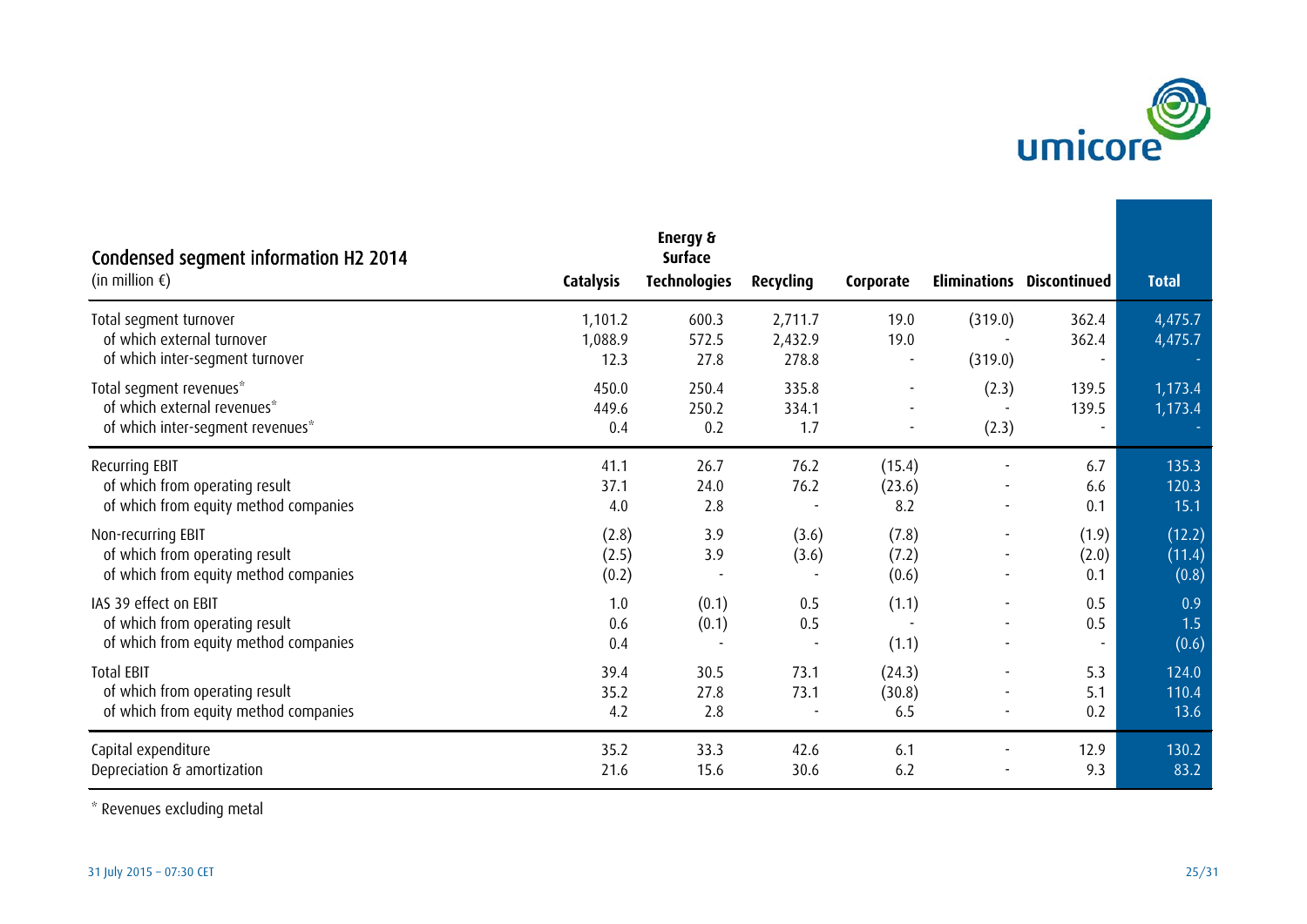

| Condensed segment information H1 2015<br>(in million $\epsilon$ )                                | <b>Catalysis</b>           | Energy &<br><b>Surface</b><br><b>Technologies</b> | Recycling                   | Corporate               |                    | <b>Eliminations Discontinued</b> | <b>Total</b>              |
|--------------------------------------------------------------------------------------------------|----------------------------|---------------------------------------------------|-----------------------------|-------------------------|--------------------|----------------------------------|---------------------------|
| Total segment turnover<br>of which external turnover<br>of which inter-segment turnover          | 1,403.7<br>1,392.4<br>11.3 | 756.5<br>728.5<br>28.0                            | 3,301.4<br>2,910.0<br>391.4 | 17.2<br>17.2            | (430.8)<br>(430.8) | 395.2<br>395.2                   | 5,443.4<br>5,443.4        |
| Total segment revenues*<br>of which external revenues*<br>of which inter-segment revenues*       | 549.0<br>548.6<br>0.4      | 311.2<br>311.1<br>0.1                             | 342.9<br>340.8<br>2.1       |                         | (2.6)<br>(2.6)     | 148.5<br>148.5                   | 1,348.9<br>1,348.9        |
| Recurring EBIT<br>of which from operating result<br>of which from equity method companies        | 61.2<br>56.2<br>5.0        | 40.0<br>40.5<br>(0.6)                             | 77.0<br>77.0                | (18.6)<br>(21.7)<br>3.2 |                    | 11.5<br>10.4<br>1.1              | 171.1<br>162.4<br>8.7     |
| Non-recurring EBIT<br>of which from operating result<br>of which from equity method companies    | (1.7)<br>(1.0)<br>(0.7)    | (14.9)<br>(14.9)                                  | (11.4)<br>(11.4)            | 0.5<br>0.5<br>(0.1)     |                    | (2.2)<br>(2.2)                   | (29.8)<br>(29.0)<br>(0.8) |
| IAS 39 effect on EBIT<br>of which from operating result<br>of which from equity method companies | (3.7)<br>(3.7)<br>0.1      | 1.4<br>1.4                                        | 0.1<br>0.1                  | 0.1<br>0.1              |                    | (1.4)<br>(1.4)                   | (3.4)<br>(3.6)<br>0.2     |
| <b>Total EBIT</b><br>of which from operating result<br>of which from equity method companies     | 55.8<br>51.5<br>4.4        | 26.5<br>27.0<br>(0.6)                             | 65.7<br>65.7                | (18.0)<br>(21.2)<br>3.2 |                    | 7.9<br>6.8<br>1.1                | 137.9<br>129.8<br>8.1     |
| Capital expenditure<br>Depreciation & amortization                                               | 33.4<br>23.7               | 18.3<br>20.7                                      | 31.6<br>29.8                | 4.4<br>6.2              |                    | 12.2<br>8.6                      | 99.9<br>88.9              |

\* Revenues excluding metal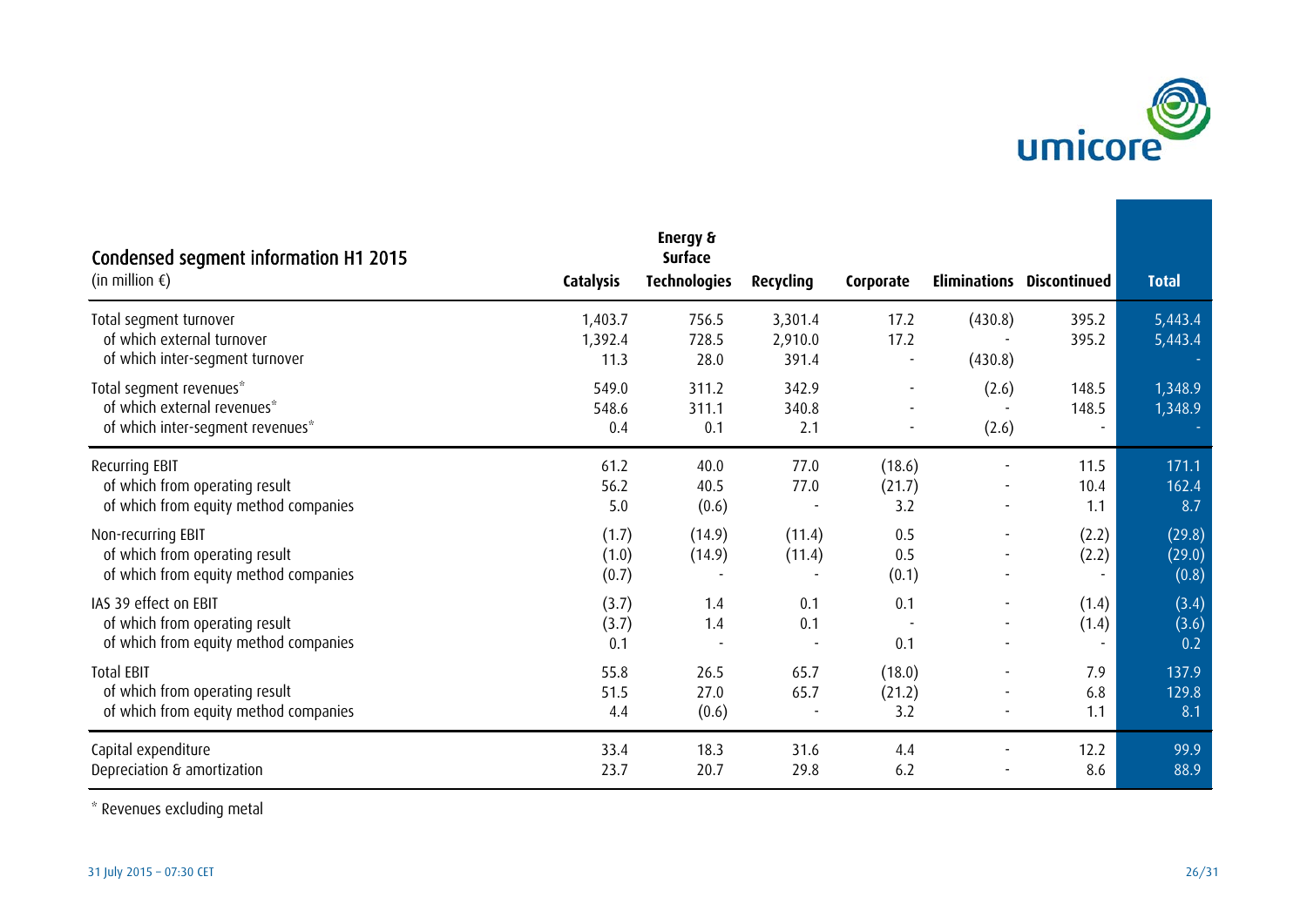

## Note 4: Non-recurring results and IAS 39 impact included in the results, including discontinued operations

| Impact of IAS 39 &<br>non-recurring elements<br>(in million $\epsilon$ )                                        | <b>Total</b>        | of which:<br>Recurring | Non-<br>recurring         | <b>IAS 39</b><br>effect |
|-----------------------------------------------------------------------------------------------------------------|---------------------|------------------------|---------------------------|-------------------------|
| H1 2014                                                                                                         |                     |                        |                           |                         |
| Profit from operations<br>of which income from other financial investments<br>Result of companies accounted for | 117.7<br>0.4        | 125.1<br>0.4           | (4.0)                     | (3.4)                   |
| using the equity method                                                                                         | 7.6                 | 13.3                   | (5.4)                     | (0.2)                   |
| EBIT                                                                                                            | 125.3               | 138.3                  | (9.4)                     | (3.6)                   |
| Finance cost                                                                                                    | (16.7)              | (14.8)                 | (0.2)                     | (2.0)                   |
| Tax                                                                                                             | (22.8)              | (24.5)                 |                           | 1.9                     |
| Net result                                                                                                      | 85.7                | 99.0                   | (9.6)                     | (3.7)                   |
| of which minority share                                                                                         | 4.3                 | 4.2                    | (0.1)                     | 0.1                     |
| of which Group share                                                                                            | 81.5                | 94.8                   | (9.6)                     | (3.8)                   |
| H <sub>2</sub> 2014                                                                                             |                     |                        |                           |                         |
| Profit from operations<br>of which income from other financial investments<br>Result of companies accounted for | 110.4<br>9.4        | 120.3                  | (11.4)<br>9.4             | 1.5                     |
| using the equity method                                                                                         | 13.6                | 15.1                   | (0.8)                     | (0.6)                   |
| EBIT                                                                                                            | 124.0               | 135.3                  | (12.2)                    | 0.9                     |
| Finance cost                                                                                                    | (8.0)               | (10.3)                 | (1.5)                     | 3.9                     |
| Tax                                                                                                             | (23.7)              | (23.5)                 | 1.6                       | (1.7)                   |
| Net result                                                                                                      | 92.4                | 101.5                  | (12.1)                    | 3.0                     |
| of which minority share                                                                                         | 3.2                 | 3.2                    | 0.2                       | (0.2)                   |
| of which Group share                                                                                            | 89.1                | 98.3                   | (12.4)                    | 3.2                     |
| H1 2015                                                                                                         |                     |                        |                           |                         |
| Profit from operations<br>of which income from other financial investments<br>Result of companies accounted for | 129.8<br>0.2        | 162.4<br>(0.3)         | (29.0)<br>0.5             | (3.6)                   |
| using the equity method                                                                                         | 8.1                 | 8.7                    | (0.8)                     | 0.2                     |
| EBIT                                                                                                            | 137.9               | 171.1                  | (29.8)                    | (3.4)                   |
| Finance cost                                                                                                    | (15.8)              | 2.4                    | 0.3                       | (18.5)                  |
| Tax                                                                                                             | (28.5)              | (39.2)                 | 4.0                       | 6.8                     |
| Net result<br>of which minority share<br>of which Group share                                                   | 93.6<br>3.5<br>90.1 | 134.3<br>3.7<br>130.6  | (25.5)<br>(0.2)<br>(25.3) | (15.1)<br>(15.1)        |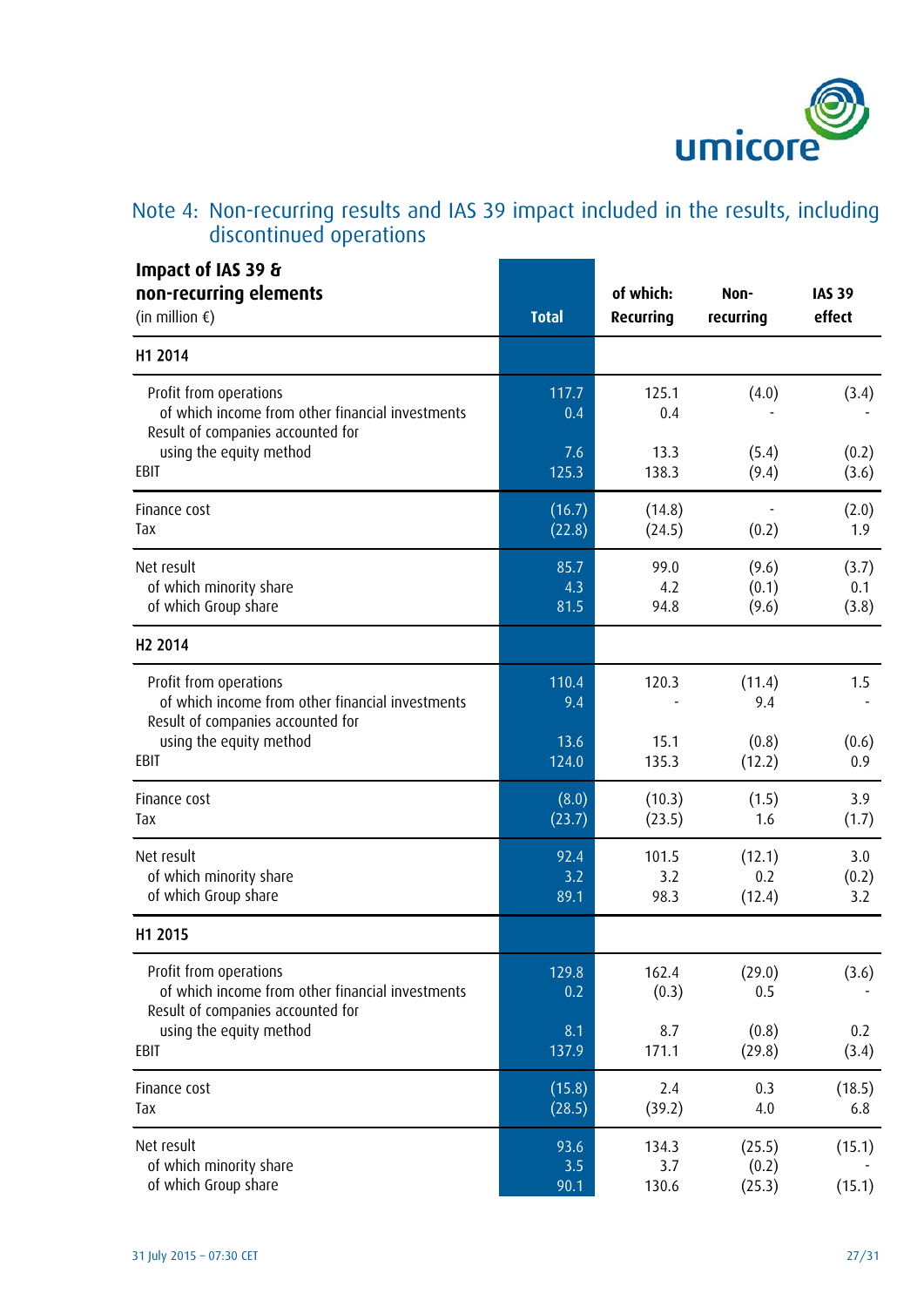

Non–recurring items had a negative impact of € 30 million on EBIT. Restructuring charges accounted for € 15 million, the majority of which related to cost reduction measures in Technical Materials. In addition, some adjustments were made to the production configurations in Electro-Optic Materials and Platinum Engineered Materials. Impairments of permanently tied-up metal inventories had a negative impact of € 6 million due to lower prices for certain metals. Other non-recurring expenses were amongst other linked to the closure of Zinc Chemicals' zinc oxide production facility in Goa, India, and a fair value closing adjustment linked to the Todini acquisition. The impact of non-recurring charges on the net result (Group share) amounted to € 25 million.

IAS 39 accounting rules had a negative effect of € 3 million on EBIT and € 15 million on net result (Group share). The impact concerns timing differences imposed by IFRS that relate primarily to transactional and structural metal and currency hedges. All IAS 39 impacts are non-cash in nature.

## Note 5: Share based payments

A charge of € 4.7 million was recognised in the income statement in respect of stock options and shares granted to senior executives of the company in 2015.

## Note 6: Financial instruments

The € 4.0 million of changes in cash flow hedge reserves consist of € 6.1 million on forward commodity contracts, € -2.6 million currency contracts and € 0.5 million interest contracts. Out of the € 4.0 million of changes in cash flow hedge reserves,  $\epsilon$  -0.6 million are linked to discontinued operations.

## Note 7: Shares

The total number of issued shares at the end of June is 112,000,000.

Of the 3,914,272 treasury shares held at the end of 2014, 33,400 shares were used for the employee free share program and 841,088 shares were used to honour the exercising of stock options during the period. On 30 June 2015, Umicore owned 3,039,784 of its treasury shares, representing 2.71% of the total number of shares issued at that date.

### Note 8: IFRS developments

New and amended standards and interpretations need to be adopted in the first interim financial statements issued after their effective date (or date of early adoption). There are no new IFRSs or IFRICs that are effective for the first time for this interim period that had a material impact on the Group, except if disclosed above in Note 2.

## Note 9: Contingencies, accounting estimates and adjusting events

Since the publication of the last annual report, there was one change in the contingencies.

In March 2014, the French Competition Authority issued a statement of objections relating to the business practices of Umicore's Building Products business unit with respect to its distributors. After Umicore's response, the French Competition Authority in turn replied with a report submitted in April 2015. Umicore strongly disputes the allegations contained in the statement of objections and report, both on legal and factual grounds. In June 2015, Umicore provided the Competition Authority with a detailed answer including numerous elements supporting the company's views and positions. With reference to existing case law of the European Commission and the Bundeskartellamt, Umicore disputes among others the narrow market definition of the French Authority and hence the assertion that Umicore would have a dominant position in the relevant market. As a next step in the process, a hearing before the French Competition Authority will take place, the timing of which is still to be determined.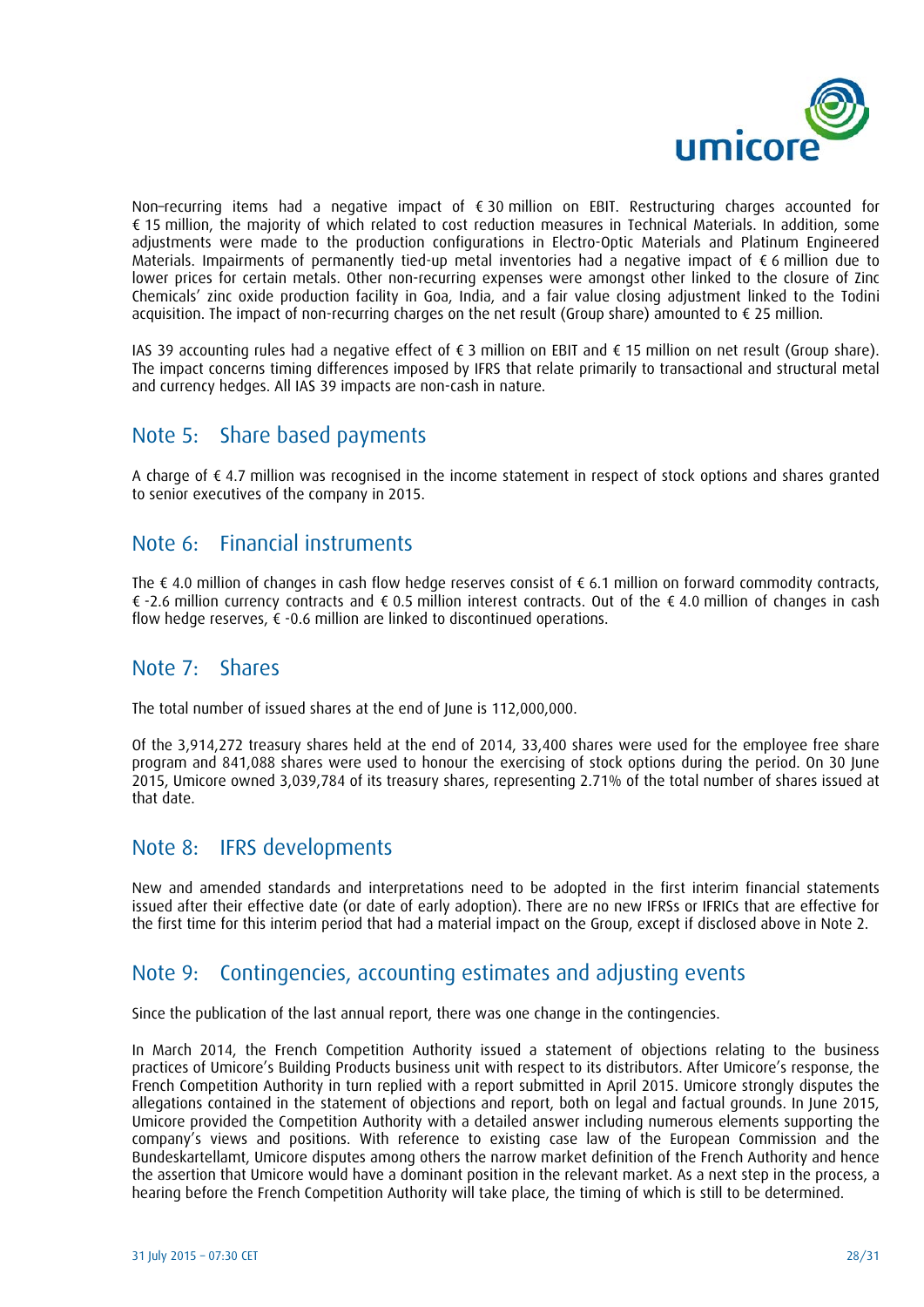

## Note 10: Discontinued operations

In light of Umicore's review of its portfolio of activities, a process was initiated to prepare the Zinc Chemicals and Building Products business units for a future outside the Umicore Group. These units have improved profitability and are in a strong position to develop further in an environment that is specifically aligned with their respective products, services and applications.

Management has analysed whether criteria were met to present both activities as discontinued operations. These criteria have been realised in June 2015. Based on this analysis it was decided to present both business units as discontinued operations as from 30 June 2015, which has also been communicated on 3 June 2015. This has been combined with the announcement of the new simplified reporting structure resulting in three segments which is aligned with the strategic priorities of the Group. Consequently Zinc Chemicals and Building products are not any longer part of any segment and presented separately as discontinued in the segment reporting.

As a result, discontinued operations are shown in one line item on the balance sheet and detailed below without any restatement in accordance with IFRS 5 and with elimination of balance sheet positions between the continued and discontinued operations. No adjustments have been made comparing the net book values of the discontinued operations towards fair values less cost-to-sell.

| Assets and liabilities of discontinued operations | 30/06 |
|---------------------------------------------------|-------|
| (in million $\epsilon$ )                          | 2015  |
| Non-current assets                                | 146.9 |
| Property, plant and equipment                     | 106.2 |
| Investments accounted for using the equity method | 23.9  |
| Other non-current assets                          | 16.9  |
| Current assets                                    | 328.6 |
| Inventories                                       | 135.8 |
| Trade and other receivables                       | 120.3 |
| Cash and cash equivalents                         | 68.5  |
| Other current assets                              | 4.0   |
| <b>Total assets</b>                               | 475.5 |
| Non-current liabilities                           | 46.8  |
| Provisions for employee benefits                  | 38.1  |
| Other non-current liabilities                     | 8.7   |
| Current liabilities                               | 210.9 |
| Financial debt                                    | 8.5   |
| Trade and other payables                          | 197.5 |
| Other current liabilities                         | 4.8   |
| <b>Total liabilities</b>                          | 257.7 |

Analysis of the result of discontinued operations and cash flows including a restatement of prior periods in accordance with IFRS 5 is shown below: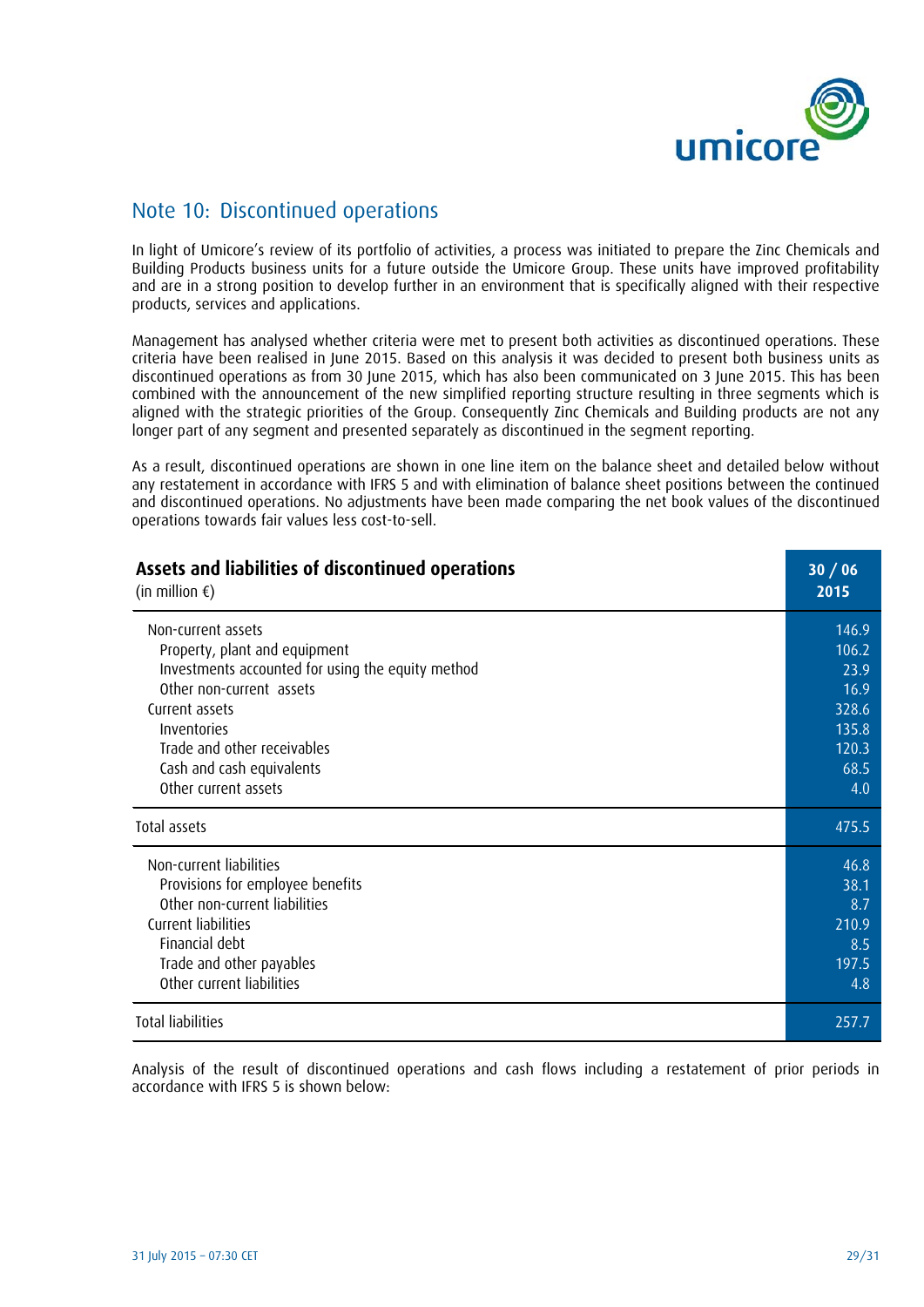

| Condensed income statement of discontinued operations              | H1      | H <sub>2</sub> | <b>H1</b> |
|--------------------------------------------------------------------|---------|----------------|-----------|
| (in million $\epsilon$ )                                           | 2014    | 2014           | 2015      |
| Operating income                                                   | 348.0   | 365.0          | 396.3     |
| Operating expenses                                                 | (334.9) | (360.0)        | (389.5)   |
| Result from operating activities                                   | 13.1    | 5.1            | 6.8       |
| Finance cost - Net                                                 | (0.9)   | (2.2)          | (0.3)     |
| Share in result of companies accounted for using the equity method | 1.3     | 0.2            | 1.1       |
| Profit (loss) before income tax                                    | 13.5    | 3.0            | 7.6       |
| Income taxes                                                       | (0.9)   | (1.3)          |           |
| Profit (loss) of the period                                        | 12.7    | 1.8            | 7.6       |
| (in $\epsilon$ / share)                                            |         |                |           |
| Basic earnings per share from discontinued operations              | 0.12    | 0.02           | 0.07      |
| Diluted earnings per share from discontinued operations            | 0.12    | 0.02           | 0.07      |

| Condensed cashflow statement of the discontinued<br>operations<br>(in million $\epsilon$ ) | H1<br>2014 | H <sub>2</sub><br>2014 | H1<br>2015 |
|--------------------------------------------------------------------------------------------|------------|------------------------|------------|
| Net operating cashflow                                                                     | (1.7)      | 6.5                    | 103.8      |
| Net cashflow generated by (used in) investing activities                                   | (8.5)      | (12.4)                 | (12.5)     |
| Net cashflow generated by (used in) financing activities                                   | 3.3        | (1.8)                  | 2.5        |
| Effect of exchange rate fluctuations                                                       | 0.7        | (1.8)                  | (2.2)      |
| Total net cashflow of the period                                                           | (6.2)      | (9.4)                  | 91.5       |
| Net cash and cash equivalents at the beginning of the period                               | (7.5)      | (13.6)                 | (23.1)     |
| Net cash and cash equivalents at the end of the period                                     | (13.6)     | (23.1)                 | 68.5       |

Referring to the accounting policies, intercompany transactions within the income statement between the discontinued and continued operations are not eliminated.

## Forward looking statements

This document contains forward-looking information that involves risks and uncertainties, including statements about Umicore's plans, objectives, expectations and intentions. Readers are cautioned that forward-looking statements include known and unknown risks and are subject to significant business, economic and competitive uncertainties and contingencies, many of which are beyond the control of Umicore. Should one or more of these risks, uncertainties or contingencies materialize, or should any underlying assumptions prove incorrect, actual results could vary materially from those anticipated, expected, estimated or projected. As a result, neither Umicore nor any other person assumes any responsibility for the accuracy of these forward-looking statements.